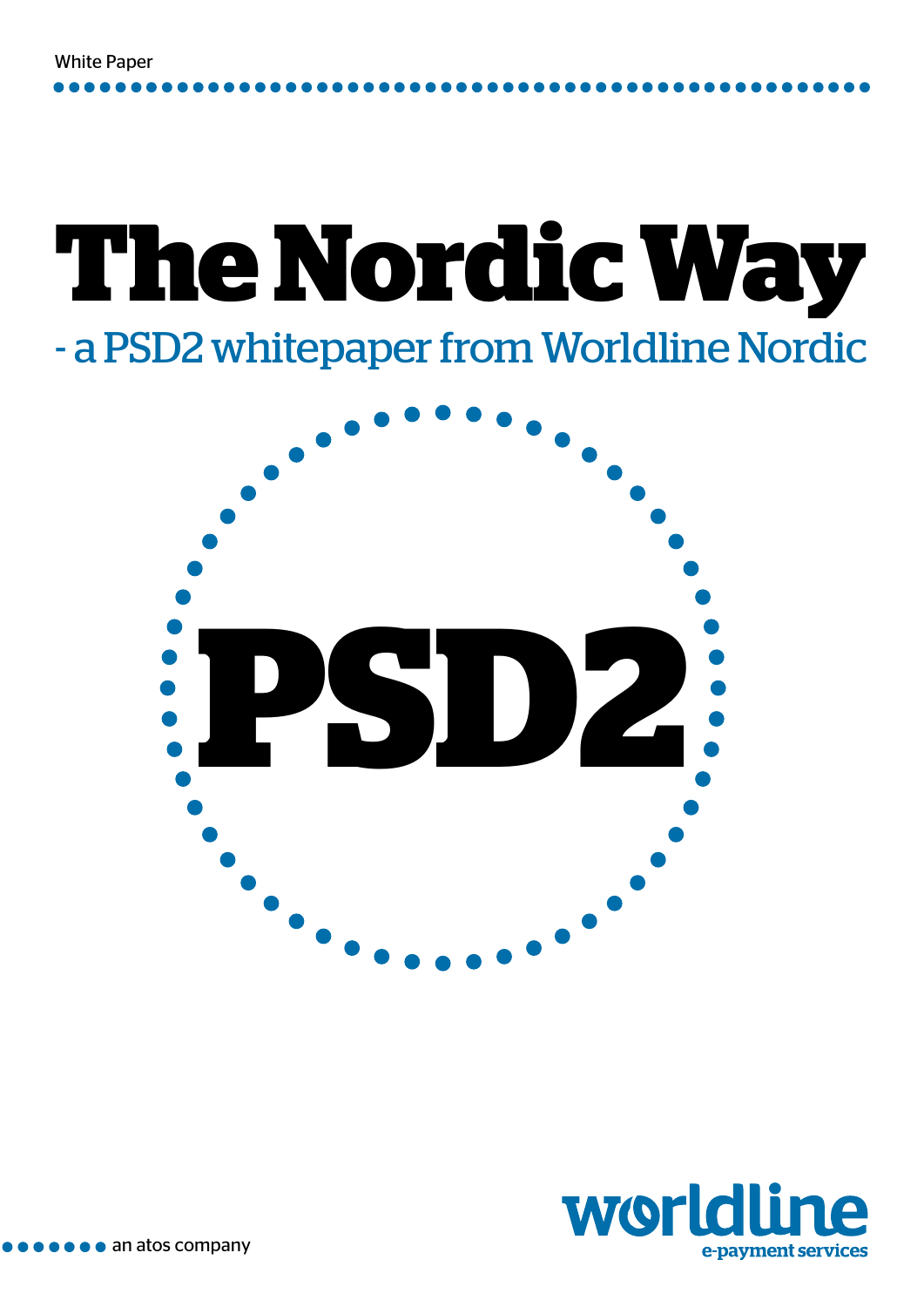

.............

<u>. . . . . . . . . . . . . . . . .</u>

Ready to discuss how to develop your payment services under the PSD2 directive please contact: Kim Hyldig, Sales Manager, Nordic

Mobil.: +45 24 76 30 26 Email.[: kim.hyldig@atos.net](mailto:%20kim.hyldig%40atos.net?subject=) [worldline.com](http://worldline.com)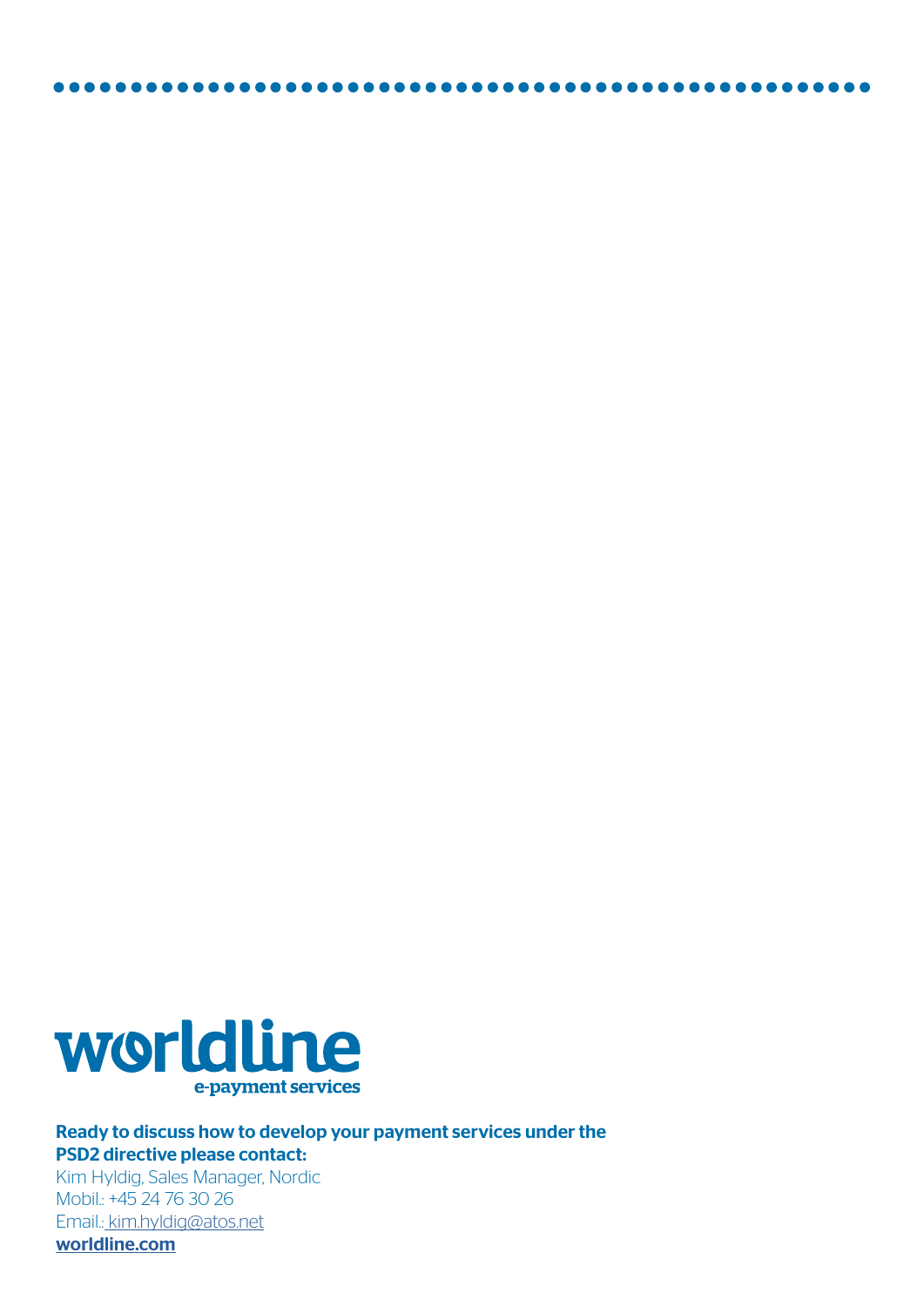#### **Table of contents**

....

.......

|  | <b>Foreword</b>                                                     | 4                |
|--|---------------------------------------------------------------------|------------------|
|  | <b>The Nordic Angle</b>                                             | 5                |
|  | From PSD1 to PSD2                                                   | 6                |
|  | 2.1.1 Legal platform for SEPA                                       | 6                |
|  | 2.1.2 Cost reduction of up to 28 billion Euro                       | 6                |
|  | 2.2 PSD2 - the most important news                                  | $\boldsymbol{6}$ |
|  | 2.2.1 PSD2 Timeline                                                 | $\overline{7}$   |
|  | 2.3 Access to Account (XS2A)                                        | $\overline{7}$   |
|  | 2.4 Definitions                                                     | 8                |
|  | 2.4.1 TPP - Third Party Provider                                    | 8                |
|  | <b>2.4.2</b> AISP - Account Information Service Provider            | 8                |
|  | 2.4.3 ASPSP - Account Servicing Payment Service Provider            | 8                |
|  | 2.4.4 PII - Payment Instrument Issuer                               | 8                |
|  | 2.4.5 PI - Payment Instrument                                       | 8                |
|  | 2.4.6 PISP - Payment Initiation Service Provider                    | 8                |
|  | 2.4.7 PSP - Payment Service Provider                                | 8                |
|  | 2.4.8 PSU - Payment Service User                                    | 8                |
|  | 2.4.9 SCA - Secure Customer Authentication                          | 8                |
|  | Disrupted by the EU                                                 | 9                |
|  | 3.1 Concern among bankers                                           | $\boldsymbol{9}$ |
|  | 3.2 New opportunities                                               | 9                |
|  | <b>3.2.1</b> Two examples - Fidor and Saxo                          | 10               |
|  | <b>PSD2 and the Nordic region</b>                                   | 11               |
|  | 4.1.1 Collaboration as a hallmark                                   | 11               |
|  | 4.1.2 Banks working together                                        | 11               |
|  | 4.1.3 A mature market                                               | 11               |
|  | 4.2 Is the Nordic banking sector particularly well suited for PSD2? | 11               |
|  | 4.2.1 Security and fraud                                            | 11               |
|  | 4.2.2 Beyond compliance                                             | 12               |
|  | 4.2.3 Long tradition for digitisation                               | 12               |
|  | 4.2.4 Collaboration on financial services                           | 13               |
|  | 4.2.5 A Nordic head start                                           | 13               |
|  | 4.3 What are the main challenges for the Nordic banks?              | 14               |
|  | 4.4 How can Worldline help Nordic banks turn PSD2                   |                  |
|  | into an opportunity?                                                | 14               |
|  | <b>Convenient Access to PSD2 Services (CAPS)</b>                    | 17               |
|  |                                                                     |                  |
|  | <b>Conclusion</b>                                                   | 19               |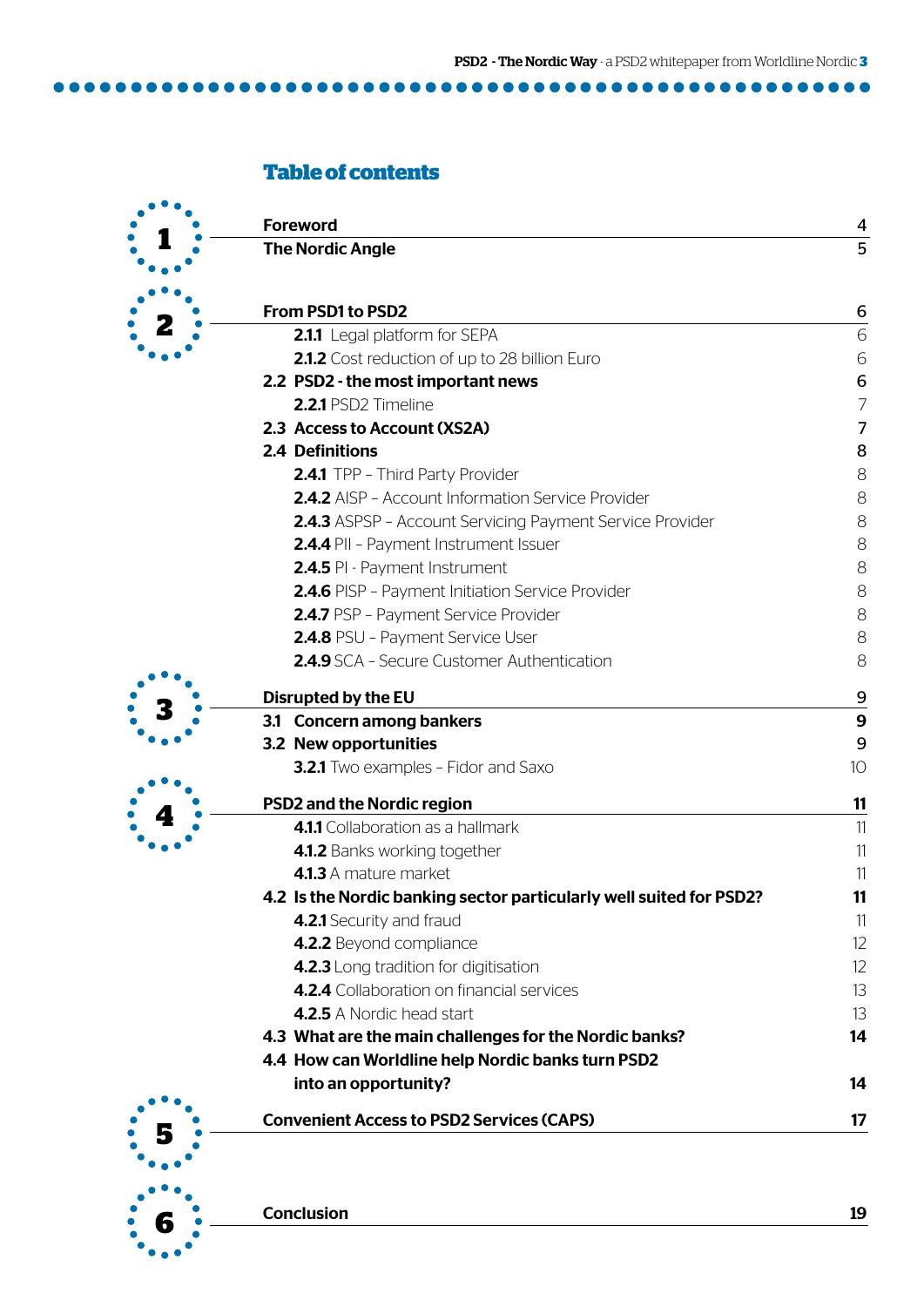4 **PSD2 - The Nordic Way** - a PSD2 whitepaper from Worldline Nordic



### Foreword

On 12 January 2016, the revised Payment Services Directive (EU) 2015/2366 entered into force in the European Union, and will apply from 13 January 2018.<sup>1</sup>

The Payment Services Directive Two - or PSD2 - is one the most radical pieces of legislation aimed at the payments industry and the banking sector to see the light of day since the aftermath of the global financial crisis.

To the surprise of a great many Europeans, who used to believe that the EU system was far too bureaucratic to ever take the lead on innovation, the PSD2 turned out to be disruptive in a way a bank would otherwise only expect from some of the most innovative fintech start-ups.

Obviously, the new directive, conceived by the European Commission and adopted by the European Parliament and the Council of The European Union, did not come out of thin air. PSD2 is an enhancement and further development of PSD1, which was adopted by the EU in 2007. The Commissioner of Competition, Margrethe Vestager, said in a press release at 8 October 2015:

*We have already used EU competition rules to ensure that new and innovative players can compete for digital payment services alongside banks and other traditional providers. Today's vote by the Parliament builds on this by providing a legislative framework to facilitate the entry of such new players and ensure they provide secure and efficient payment services. The new Directive will greatly benefit European consumers by making it easier to shop online and enabling new services to enter the market to manage their bank accounts, for example to keep track of their spending on different accounts"2*

There are several new articles in the PSD2 concerning strong customer authentication (article 97, article 98, and article 74 paragraph 2), liability (article 74), fees and a general ban of surcharge (article 62 paragraph 4). However, the single most important part of the new directive and the main reason for the huge attention that it attracts, is the introduction of new roles in the ecosystem: Payment Initiation Services Providers (PISP) and Account Information Service Providers (AISP). Both roles are open for current and new player in the fintech ecosystem and – this is the single biggest news – the banks will be required to support these new service providers if the banks' customers want to grant access to their (payment) accounts as described in the directive's Article 66 and Article 67. This new practise is commonly referred to as "Access to Account" or XS2A.

*1. [http://eur-lex.europa.](http://eur-lex.europa.eu/legal-content/en/TXT/?uri=CELEX%3A32015L2366 ) [eu/legal-content/en/](http://eur-lex.europa.eu/legal-content/en/TXT/?uri=CELEX%3A32015L2366 ) [TXT/?uri=CELEX%3A32015L2366](http://eur-lex.europa.eu/legal-content/en/TXT/?uri=CELEX%3A32015L2366 )* 

*2. [http://europa.eu/rapid/](http://europa.eu/rapid/press-release_IP-15-5792_en.htm?locale=en) [press-release\\_IP-15-5792\\_](http://europa.eu/rapid/press-release_IP-15-5792_en.htm?locale=en) [en.htm?locale=en](http://europa.eu/rapid/press-release_IP-15-5792_en.htm?locale=en)*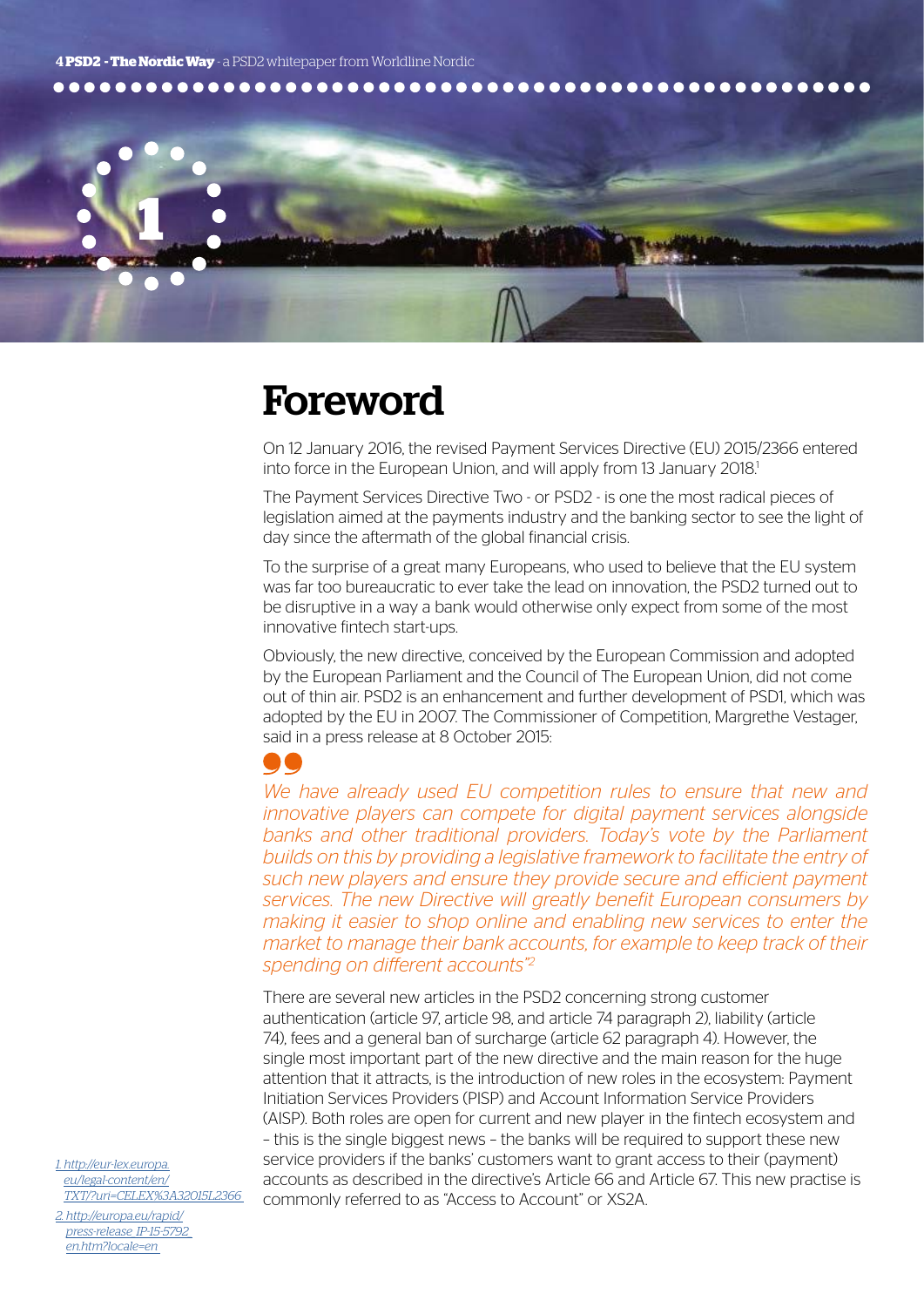#### The Nordic Angle

The approach to legislation in PSD2 is truly disruptive, and most articles and whitepapers written so far about PSD2 has been focusing on a general view of the consequences of this novelty within the European payment market.

In this whitepaper, the aim is to further qualify the analysis by focusing specifically on the consequences and opportunities from PSD2 for the Nordic region – and especially the Nordic banks. The questions here are:

- Are the Nordic banks particularly well suited to move beyond compliance and fully exploit the strategic opportunities of PSD2?
- If so, what should they do to fully benefit from the new reality defined by EU?
- And finally: what are the main challenges for the Nordic banks in terms of realising the potential within PSD2?

The paper will also cover the initiative "Convenient Access to PSD2 Services" (CAPS), which is a new and open framework that aims to help the banks on their way towards the fulfilment of the business potential in PSD2. CAPS is the perfect springboard for progressive banks who want to get the most out of PSD2 by introducing open APIs and take the first steps towards the future of Open Banking.

Finally, this whitepaper outlines Worldline's capabilities when it comes to assisting banks on their PSD2 journey. Worldline has a strong belief in the potential of the Nordic region and significant ambitions for the Nordic market in the coming years. And PSD2 is a perfect opportunity to demonstrate the company's ability to serve the Nordic market.

But before turning our focus towards the Nordics, the whitepaper will provide a more general introduction to PSD2 and the differences between the first payment service directive – PSD1 – and the new one.  $\bullet$ 

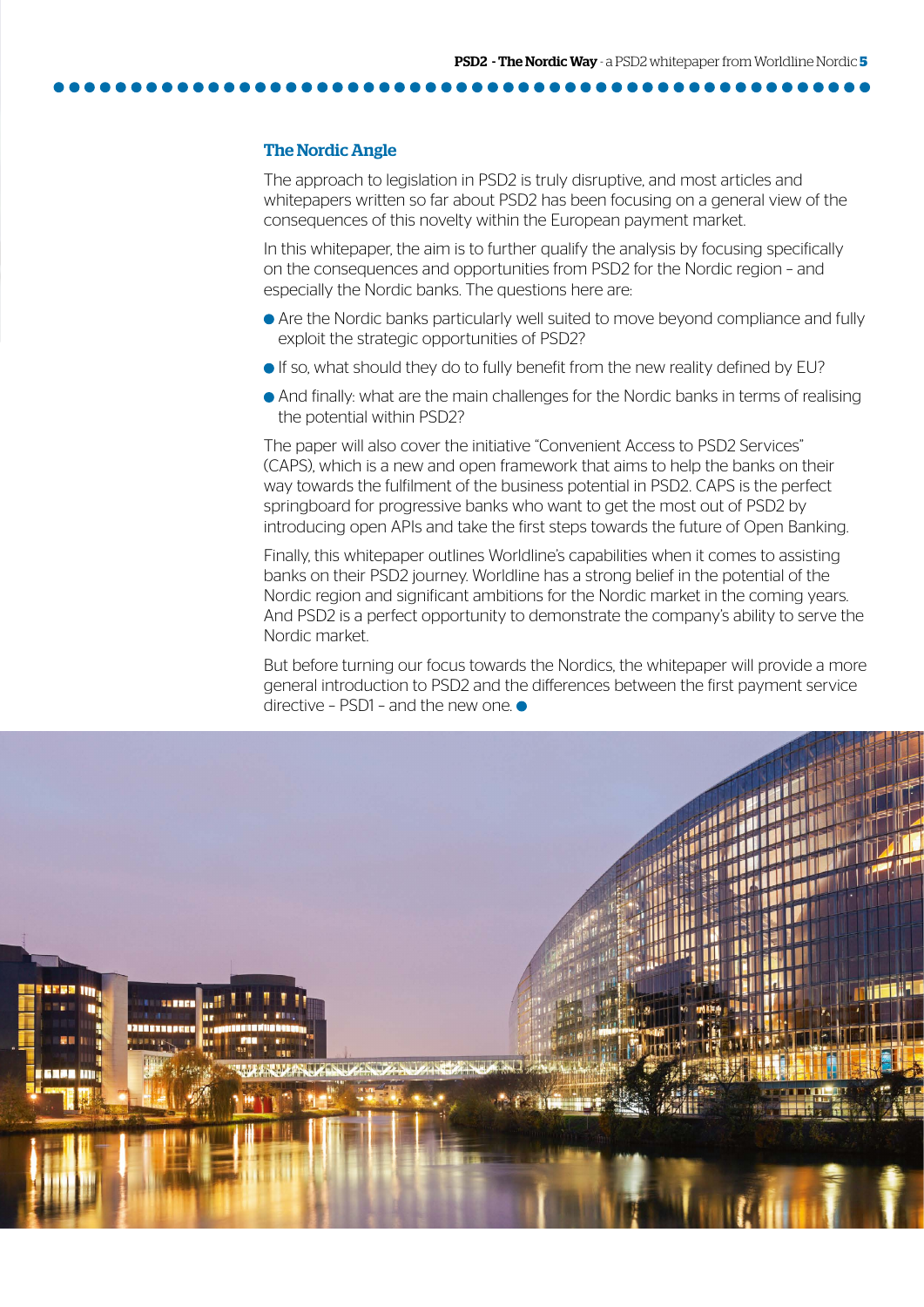

### From PSD1 to PSD2

A successful realisation of The Single Market Strategy has for many years been one of the most important overall goals of the European Commission and the European Union as such. The strategy has been divided into separate sub-strategies for the Single Market for Goods, the Single Market for Services, and the Digital Single Market.

#### 2.1.1 Legal platform for SEPA

As part of the latter the Single Market strategy for Payments materialised for the first time in 2007 in the form of the first Payment Services Directive or PSD [\(Directive](http://eur-lex.europa.eu/LexUriServ/LexUriServ.do?uri=OJ:L:2007:319:0001:0036:en:PDF)  [2007/64/EF\)](http://eur-lex.europa.eu/LexUriServ/LexUriServ.do?uri=OJ:L:2007:319:0001:0036:en:PDF) that became law in November 2009 and - among other things provided "the necessary legal platform for the Single Euro Payments Area"<sup>3</sup> or SEPA.

The idea behind SEPA was not at all new in 2007. In fact, it was already part of the Lisbon Agenda launched in 2000, and later that year the Commissioner for Internal Market, Frits Bolkestein, stated that: "There is a clear need for a change. [...] The Commission's political objective is exactly that: a modern Single Payment Area for the entire EU where there is no frontier effect for cross-border payments.<sup>"4</sup>



#### 2.1.2 Cost reduction of up to 28 billion Euro

In a later speech Bolkenstein said that "A Single Payments Area will mean lower costs for payments, an end to unnecessary delays and much greater certainty over security and legal responsibility."<sup>5</sup> Furthermore, he underlined that a Single Payment Area would also be "crucial for the competitiveness of the EU economy."6 And the creation of a stronger competitiveness was exactly one of the main reasons for the launch of the first Payment Service Directive – PSD1.

In December 2007, the EU Commission stated its ambition of generating a reduction in costs of up to 28 billion Euro a year thanks to the new directive:

"Currently each Member State has its own rules on payments, and the annual cost of making payments

*3. [http://ec.europa.eu/finance/pay](http://ec.europa.eu/finance/payments/framework/index_en.htm 
)[ments/framework/index\\_en.htm](http://ec.europa.eu/finance/payments/framework/index_en.htm 
)* 

*4. [http://www.europeanpay](http://www.europeanpaymentscouncil.eu/index.cfm/newsletter/article/?articles_uuid=D21AD945-5056-B741-DB50AEA554CA2789 )[mentscouncil.eu/index.cfm/](http://www.europeanpaymentscouncil.eu/index.cfm/newsletter/article/?articles_uuid=D21AD945-5056-B741-DB50AEA554CA2789 ) [newsletter/article/?articles\\_uuid=D-](http://www.europeanpaymentscouncil.eu/index.cfm/newsletter/article/?articles_uuid=D21AD945-5056-B741-DB50AEA554CA2789 )[21AD945-5056-B741-DB50AEA-](http://www.europeanpaymentscouncil.eu/index.cfm/newsletter/article/?articles_uuid=D21AD945-5056-B741-DB50AEA554CA2789 )[554CA2789](http://www.europeanpaymentscouncil.eu/index.cfm/newsletter/article/?articles_uuid=D21AD945-5056-B741-DB50AEA554CA2789 )* 

*5. http://europa.eu/rapid/press-release\_IP-03-1641\_en.htm?locale=en* 

*6. http://europa.eu/rapid/press-release\_IP-03-1641\_en.htm?locale=en* 

*7. http://europa.eu/rapid/press-release\_IP-07-1914\_en.htm?locale=en* 

*8. http://eur-lex.europa.eu/le-*

*gal-content/EN/TXT/PDF/?uri=- CELEX:32015L2366&from=DA, recital 4, p. 36*

through these fragmented systems is as much as 2-3% of GDP. Payment service providers are effectively blocked from competing and offering their services throughout the EU. Removal of these barriers could save the EU economy €28 billion per year overall."7

These significant economic benefits and synergies of this type of European consolidation pave the way for new pan-European legislation.

#### 2.2 PSD2 - the most important news

The PSD2 [\(Directive 2015/2366/EU\)](http://eur-lex.europa.eu/legal-content/EN/TXT/PDF/?uri=CELEX:32015L2366&from=DA) starts out with 113 introductory recitals setting the scene and explaining the reasoning to the new directive.

The main reason for updating PSD1 was the immense development and growth within the retail payment market and the relating digital technologies – such as mobile payments - since the first directive in 2007. The developments "have given rise to significant challenges from a regulatory perspective. Significant areas of the payments market, in particular card, internet and mobile payments, remain fragmented along national borders."<sup>8</sup>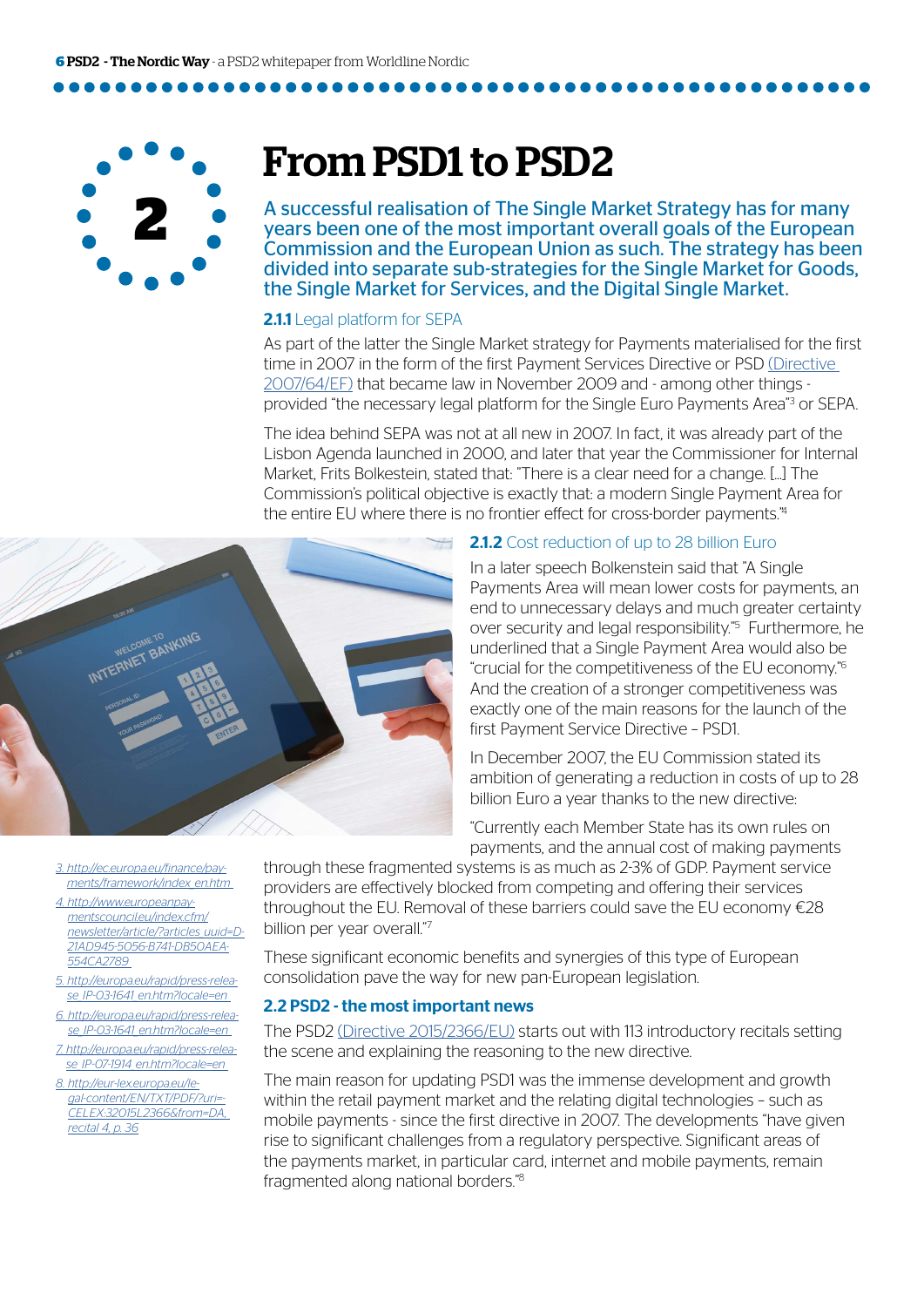

This fragmentation combined with the rapid technological advancement (resulting in many new products and solutions which fall outside the scope of the old directive) had, according to the EU Commission, resulted in "legal uncertainty, potential security risks in the payment chain and a lack of consumer protection in certain areas."9

The Commission's conclusion was that the PSD1 framework was no longer adequate and an update was necessary to take the next steps towards full integration across the EU:

### $\bullet\bullet$

*The continued development of an integrated internal market for safe electronic payments is crucial in order to support the growth of the Union economy and to ensure that consumers, merchants and companies enjoy choice and transparency of payment services to benefit fully from the internal market." 10*

#### 2.2.1 PSD2 Timeline



The final draft of the RTSs for SCA from EBA can be found [HERE](https://www.eba.europa.eu/documents/10180/1761863/Final+draft+RTS+on+SCA+and+CSC+under+PSD2+%28EBA-RTS-2017-02%29.pdf )

#### 2.3 Access to Account (XS2A)

The one most talked about, and most important innovation in the new directive is that banks are required to provide access to payment accounts for Third Party Providers (TPPs) – of course on the condition that the TPP has received a permission from the bank customers to whom the accounts belong. This new requirement is stated in the directives' Article 66 for Payment Initiation Services (PIS) and Article 67 for Account Information Services (AIS):

*Article 66. Rules on access to payment account in the case of payment initiation services. 1. Member States shall ensure that a payer has the right to make use of a payment initiation service provider to obtain payment services as referred to in point (7) of Annex I."*

*9. [http://eur-lex.europa.eu/le](http://eur-lex.europa.eu/legal-content/EN/TXT/PDF/?uri=CELEX:32015L2366&from=DA)[gal-content/EN/TXT/PDF/?uri=-](http://eur-lex.europa.eu/legal-content/EN/TXT/PDF/?uri=CELEX:32015L2366&from=DA) [CELEX:32015L2366&from=DA,](http://eur-lex.europa.eu/legal-content/EN/TXT/PDF/?uri=CELEX:32015L2366&from=DA) recital 4, p. 36*

*10. [http://eur-lex.europa.eu/le](http://eur-lex.europa.eu/legal-content/EN/TXT/PDF/?uri=CELEX:32015L2366&from=DA)[gal-content/EN/TXT/PDF/?uri=-](http://eur-lex.europa.eu/legal-content/EN/TXT/PDF/?uri=CELEX:32015L2366&from=DA) [CELEX:32015L2366&from=DA,](http://eur-lex.europa.eu/legal-content/EN/TXT/PDF/?uri=CELEX:32015L2366&from=DA) recital 5, p. 36*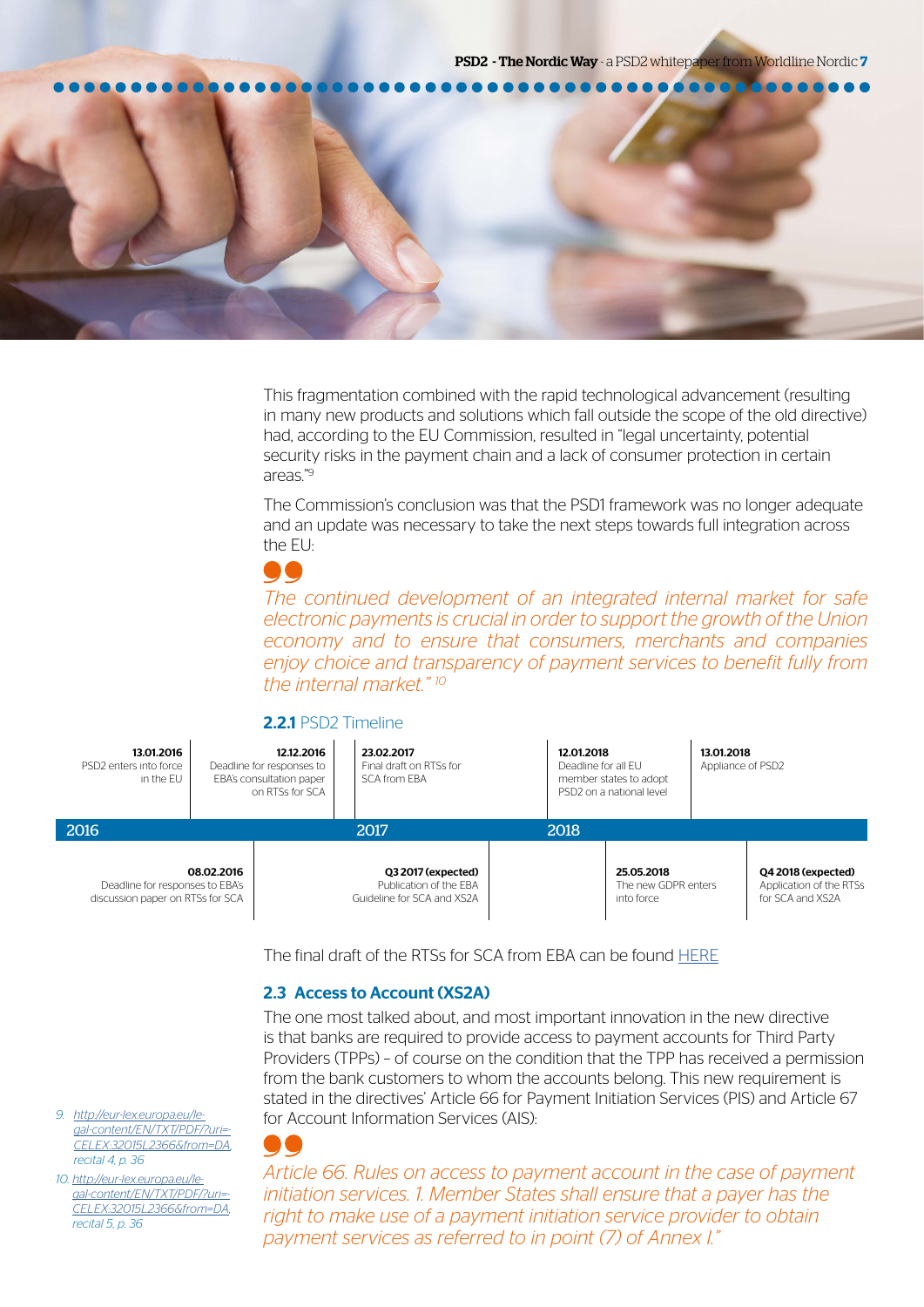#### And:

### 66

*Article 67: Rules on access to and use of payment account information in the case of account information services. 1. Member States shall ensure that a payment service user has the right to make use of services enabling access to account information as referred to in point (8) of Annex I."11*

#### 2.4 Definitions

#### 

#### 2.4.1 TPP - Third Party Provider

 A TPP is a third party, who the account holder grants access to his or her bank account either as an AISP or a PISP. A TPP should not be confused with the concept of a TTP – Trusted Third Party – as used in cryptography.

2.4.2 AISP – Account Information Service Provider

 An AISP is a Third-Party Provider (TPP) who, with access via a standardized interface (e.g. an API), can draw information from a customer's (payment) account in a bank. This could be for instance PFM tools who aggregates data and create an overview or lending companies who will use the access to create a precise credit scoring of a customer.

#### 2.4.3 ASPSP – Account Servicing Payment Service Provider

 An ASPSP is "a payment service provider providing and maintaining a payment account for a payer." For the time being the role of ASPSP is namely covered by banks.

2.4.4 PII - Payment Instrument Issuer

 Not only ASPSPs issue payment instruments. There is an increasing number of merchant or airline issued payment instruments. PII can utilise AISP or PISP (see below) to conduct fund check and/or transactions.

#### 2.4.5 PI - Payment Instrument

 The directive defines the PI as "a personalised device(s) and/or set of procedures agreed between the payment service user and the payment service provider and used in order to initiate a payment order."

#### 2.4.6 PISP – Payment Initiation Service Provider

 A PISP is a Third-Party Provider (TPP) with an access via a standardized interface (e.g. an API) can carry out payments directly from a customer's account through the banks' own account based payments infrastructure. Examples of this kind of services are Sofort (owned by Klarna), Trustly and Swish.

#### 2.4.7 PSP - Payment Service Provider

 This category covers all providers that offer services for accepting electronic payments. This includes card based payments (credit/debit) as well as account based (real-time) transfers.

#### 2.4.8 PSU - Payment Service User

 A PSU is a legal entity – e.g. an individual or a corporation – with an ASPSP account "making use of a payment service in the capacity of payer, payee, or both." Throughout this whitepaper we will often refer to PSUs as "consumers".

#### 2.4.9 SCA - Secure Customer Authentication

 To increase security of electronic transactions, the PSD2 imposes higher demands for authentication. This requires two factors out of three following: 1) knowledge (something only the user knows), 2) possession (something only the user possesses), and 3) inherence (something the user is).  $\bullet$ 

*11. [http://eur-lex.eurowpa.eu/le](http://eur-lex.europa.eu/legal-content/EN/TXT/PDF/?uri=CELEX:32015L2366&from=DA)[gal-content/EN/TXT/PDF/?uri=CE-](http://eur-lex.europa.eu/legal-content/EN/TXT/PDF/?uri=CELEX:32015L2366&from=DA)[LEX:32015L2366&from=DA,](http://eur-lex.europa.eu/legal-content/EN/TXT/PDF/?uri=CELEX:32015L2366&from=DA) p. 92 and p. 93*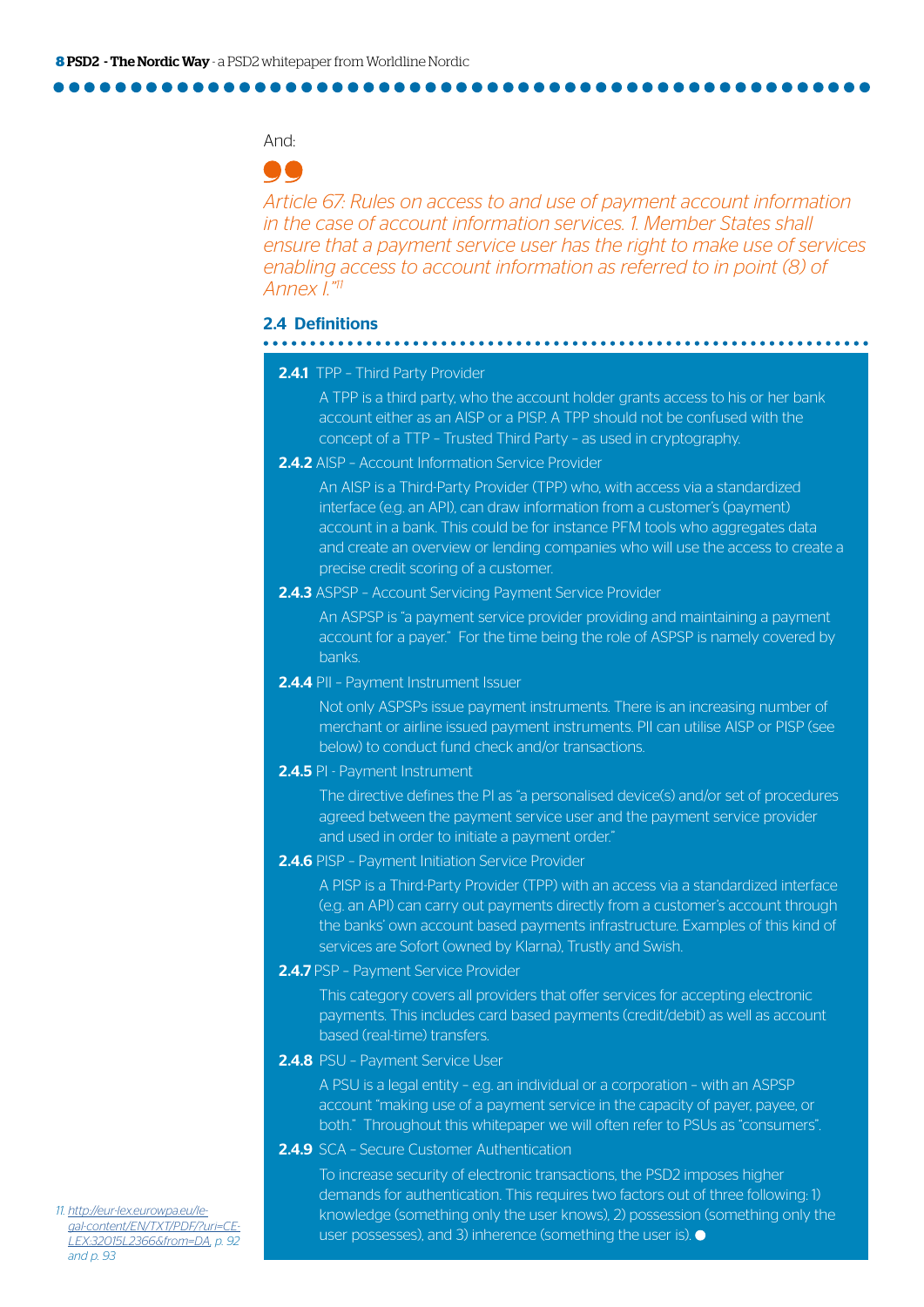

## Disrupted by the EU

The two XS2A articles, written and proposed by the European Commission and adopted by the European Parliament and the Council of The European Union, are nothing less than ground breaking in their perspective and potential impact on the entire European financial sector.



As this diagram from Norfico shows PSD2 is unique in the sense that it represents both a strategic and an operational importance at the same time. This is also challenging for many organisations as the compliance teams and the strategy teams are often unfamiliar with working together.

#### 3.1 Concern among bankers

The access to account requirement is disruptive in several ways. It imposes both operational risks and costs on the banks since they have the responsibility to find secure and efficient ways to provide access for the potentially huge number of very diverse TPPs.

Furthermore, as the banks continue to have the liability for all transactions – also those initiated by a TPP. At the same time, the banks must give the TPPs access to the bank customers' accounts. The TPPs can include both the most innovative fintechs of the world as well as the global tech giants. All of this means that banks face the risk of losing money as well as the risk of losing the direct relationship with their customers and thereby risk being reduced to a role as basic infrastructure provider.

Seen from this perspective it comes as no surprise that 88 % of all bank senior executives in a survey conducted by PwC in 2016 expressed their concerns about the possible direct consequences of these new requirements for the European banking industry.<sup>12</sup>

#### 3.2 New opportunities

Despite these reasons for concern PSD2 primarily represents a unique strategic opportunity for the banks, if only they have the courage and the innovative power to seize and unfold it.

Although the typical TPP will most often be a fintech company providing a dedicated online payment solution, banks can become TPPs too and tap into competing banks'

*12. In Q1 of 2016 PWC surveyed senior executives in 30 European banks revealing "a mixed, but mostly negative, perception of PSD2." 88% of those interviewed believed that PSD2 would impact their business, but only a minority had a PSD2 strategy. [https://www.](https://www.strategyand.pwc.com/media/file/Catalyst-or-threat.pdf, ) [strategyand.pwc.com/media/file/](https://www.strategyand.pwc.com/media/file/Catalyst-or-threat.pdf, ) [Catalyst-or-threat.pdf, p](https://www.strategyand.pwc.com/media/file/Catalyst-or-threat.pdf, ). 12 and p. 22.*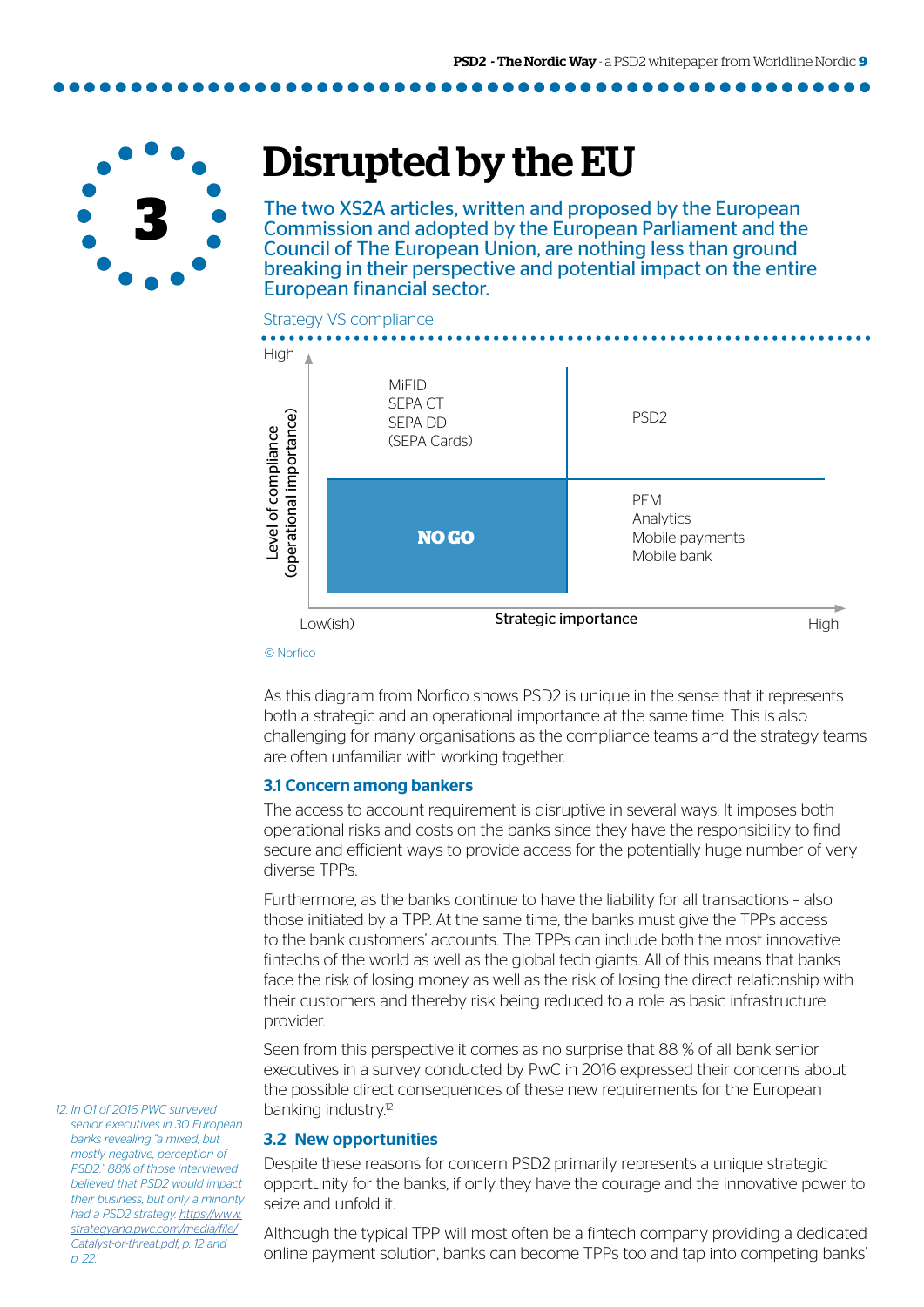

*13. [https://www.caps-services.com/](https://www.caps-services.com/about-us#tab-five) [about-us#tab-five](https://www.caps-services.com/about-us#tab-five) 14. [https://www.home.saxo/](https://www.home.saxo/campaigns/global-campaign/pr/2015-q3/saxo-opens-access-to-its-trading-infrastructure-with-the-launch-of-openapi) [campaigns/global-campaign/](https://www.home.saxo/campaigns/global-campaign/pr/2015-q3/saxo-opens-access-to-its-trading-infrastructure-with-the-launch-of-openapi)*

*[pr/2015-q3/saxo-opens-access-to](https://www.home.saxo/campaigns/global-campaign/pr/2015-q3/saxo-opens-access-to-its-trading-infrastructure-with-the-launch-of-openapi)[its-trading-infrastructure-with-the](https://www.home.saxo/campaigns/global-campaign/pr/2015-q3/saxo-opens-access-to-its-trading-infrastructure-with-the-launch-of-openapi)[launch-of-openapi](https://www.home.saxo/campaigns/global-campaign/pr/2015-q3/saxo-opens-access-to-its-trading-infrastructure-with-the-launch-of-openapi)*

accounts in case they want to launch payments solutions themselves (as a PISP) or launch information/data aggregating services in the role of an AISP.

It is not only in the consumer-facing services that the opportunities lie – the banks also have the option of offering the TPPs services beyond those stipulated by the PSD2. These premium services could for instance include real-time account information access for AISPs.

These new opportunities for banks are key reasons why the access to account requirements might be in favour of the creative and forward thinking banks. But more than this, the PSD2 requirements might animate the banks to start using open APIs (although there is no obligation in the directive for the banks to do so) and gather initial experiences with the concept of Open Banking.

#### **3.2.1** Two examples - Fidor and Saxo

One of the European frontrunners within the use of open API is the German challenger bank (and CAPS participant<sup>13</sup>) Fidor (now acquired by French Groupe BPCE). Fidor explains how the bank's open APIs enables customer centric platforms:



*"The APIs' openness and modularity allow customers to experiment and innovate. The standards allow them to connect their systems very quickly. Openness to 3rd party solutions (e.g. FinTechs) enable platforms for partnerships and integrated value chains."*

Another example of an early adopter of open APIs is Danish Saxo Bank. In September 2015 Saxo Bank announced the open access to its trading platform and explained that the open API "allow its partners, clients and external developers to access over 20 years of trading infrastructure innovation and enable them to customise their trading experience and create new revenue streams."14

In conclusion, PSD2 points in the direction of Open Banking and is likely to inspire banks to innovate faster than they otherwise would and keep the bank account in the centre for this innovation. We will come back to this important point later in this white paper, but first we will narrow our focus from Europe to the Nordics.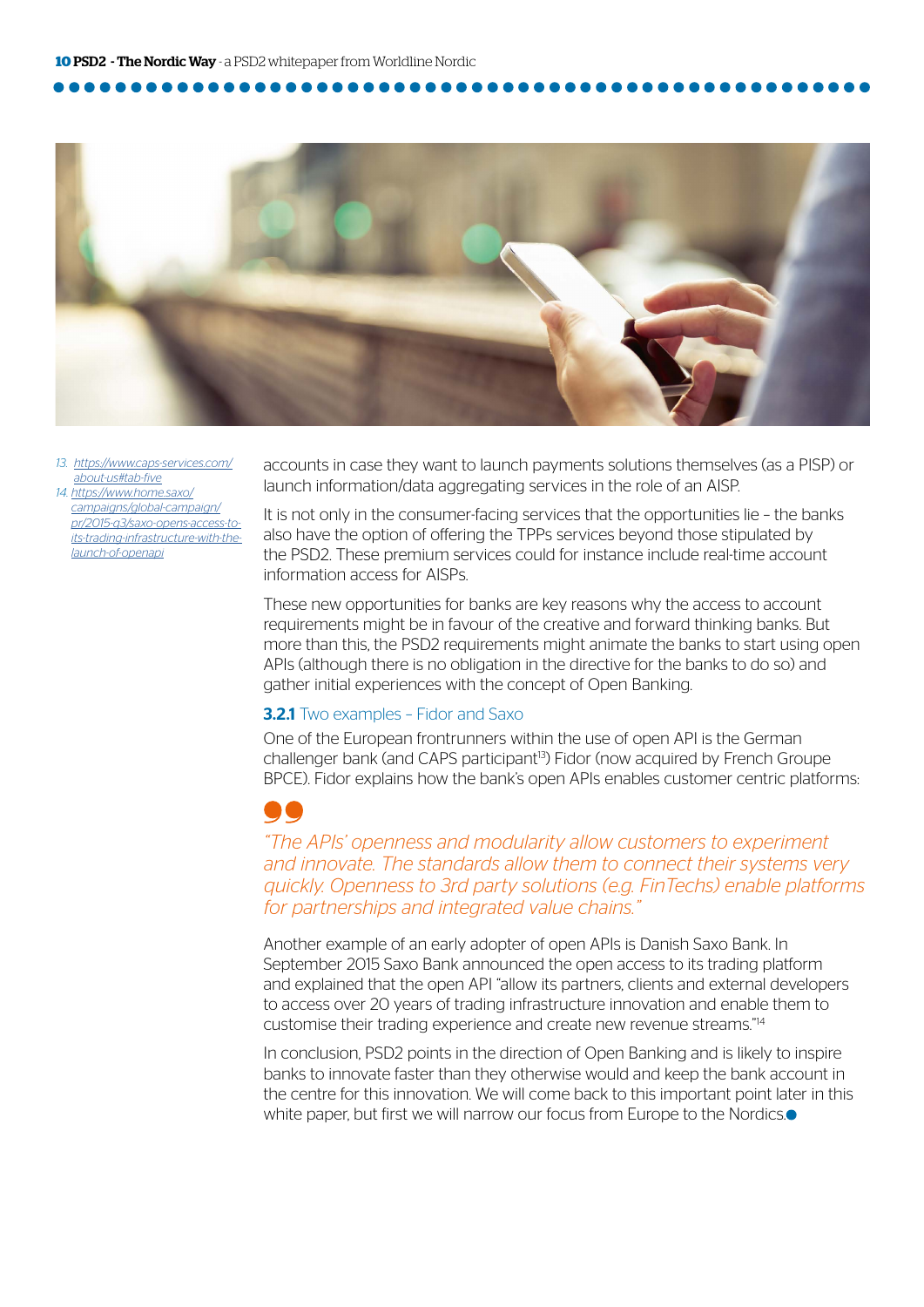**4**

## PSD2 and the Nordic region

#### **4.1.1** Collaboration as a hallmark

More than anything else the Nordic region is characterized by a longstanding tradition of collaboration. As early as 1397 Denmark, Sweden and Norway formed The Kalmar Union that lasted more than a hundred years until 1523. And even though the Nordic countries fought several wars among each other in the following centuries, ever since the 19th century the Nordic relationships have been marked by peace and extensive collaboration - at grassroot level between organizations as well as business partnerships and more formal cooperative relationships between the Nordic States.

Inspired by the Latin Monetary Union Denmark and Sweden formed The Scandinavian Monetary Union in 1873, which was joined by Norway two years later.<sup>15</sup> The Norden Association<sup>16</sup> was formed by Denmark, Norway and Sweden in 1919 and joined by Iceland and Finland in 1922 and 1924 respectively. Later, in 1952 the Nordic countries formed the official inter-parliamentary Nordic body called The Nordic Council<sup>17</sup>

#### **4.1.2 Banks working together**

Over the past decades, the relationships between the countries have only grown stronger, and in the financial sector we have seen several cross-Nordic examples of both collaborations and mergers, most prominently the merger of Finnish Merita Bank, Swedish Nordbanken, Danish Unibank, and Norwegian Christiania Bank into the largest Nordic bank, Nordea.

Sharing financial infrastructure has also been common practice across the Nordic countries. This has accelerated the digitation of services including digital identity and real-time payment infrastructure further raising the bar for costumer expectations.

New examples of cooperation between the Nordic banks occur regularly. For example, in 2016 Nordea and DNB - Norway's largest financial services group – decided to join forces in the Baltics.

Also in 2016, the Nordic financial technology network - Nordic Finance Innovation  $(NF)$ <sup>18</sup> – was formed as a meeting place for key players in the financial industry. NFI already has around 50 members including banks, insurance companies and international technology companies – Worldline being one of them.

#### 4.1.3 A mature market

In 1996 the Finnish bank OP was the first in Europe and the second in the world to launch an online bank. Other Nordic banks were frontrunners too within online banking, and now that banking is entering the mobile space the Nordic banks are still amongst the global first movers.

Today the Nordic region is the world's 10th largest economy , and the Nordic payment market and payment industry is known for maturity and a high level of innovation. Card usage and digital payments are prevalent, and currently there is a lot of innovation going on especially within P2P payments where the Nordic banks are leading the European and global development.

#### 4.2 Is the Nordic banking sector particularly well suited for PSD2?

Although PSD2 applies equally to the entire EU area the actual translation and implementation will differ at least to some extent between the European countries.

#### 4.2.1 Security and fraud

Security and the fight against fraud plays a prominent part in the directive, and for a good reason, since fraud in digital payments has increased significantly in most

- *15. The First World War made it difficult to uphold the union and it formally ended in 1924.*
- *16. The association has the goal of promoting Nordic corporation and it still exists today: http://foreningen-norden.dk/*
- *17. [http://www.norden.org/en/nor](http://www.norden.org/en/nordic-council )[dic-council](http://www.norden.org/en/nordic-council )*
- *18. [http://www.nordicfinanceinnova]( http://www.nordicfinanceinnovation.com/)[tion.com/]( http://www.nordicfinanceinnovation.com/)*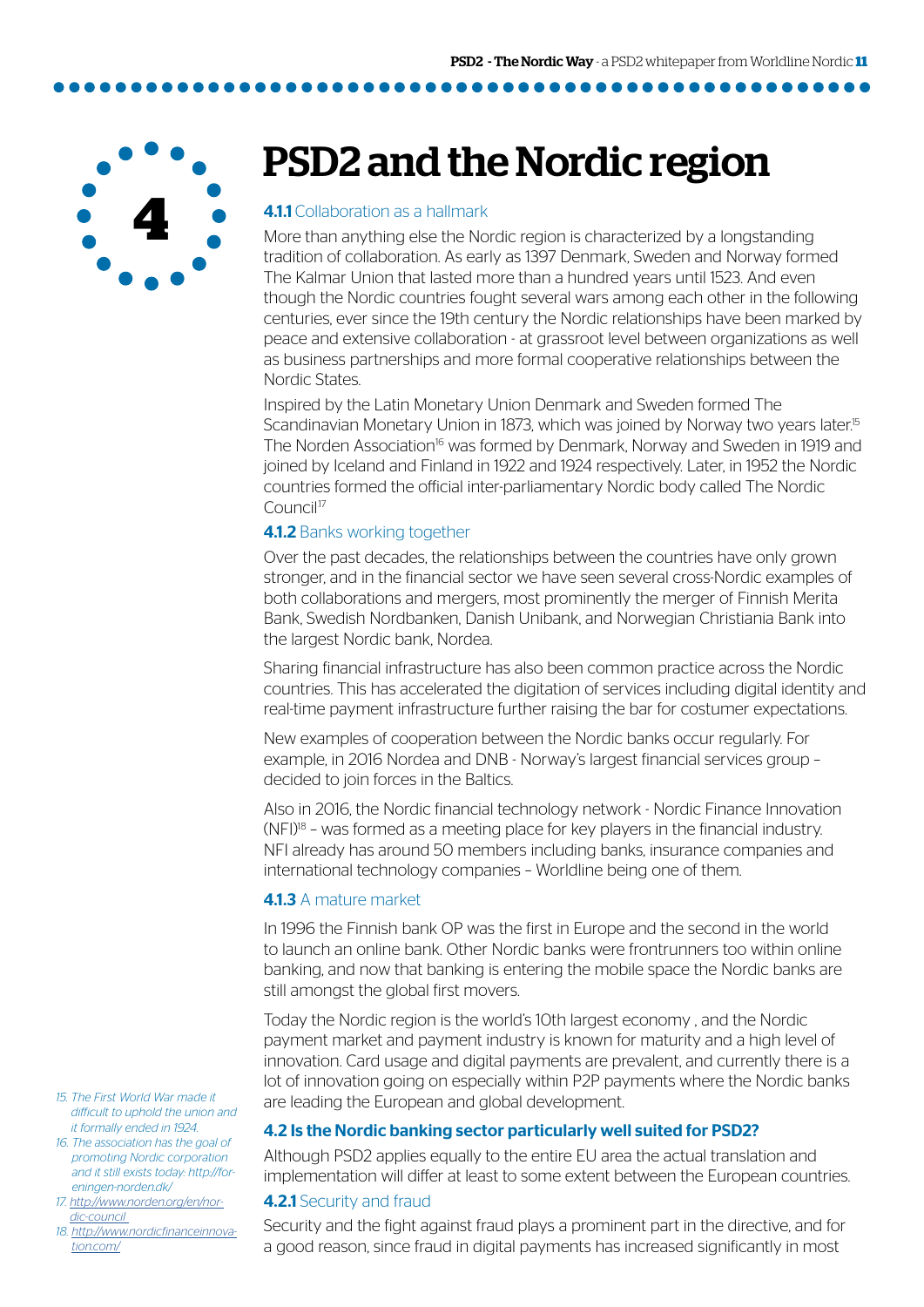countries and regions around the globe in recent years. The directive's Recital 95 states:

68

*Security of electronic payments is fundamental for ensuring the protection of users and the development of a sound environment for e-commerce. All payment services offered electronically should be carried out in a secure manner, adopting technologies able to guarantee the safe authentication of the user and to reduce, to the maximum extent possible, the risk of fraud."20*

#### 4.2.2 Beyond compliance

However, if we look at the Nordic region in particularly, fraud is a relatively modest problem compared to the widespread use of digital payments. Even though the Nordic countries still have some way to go, fraud is already reasonably well contained and controlled using solutions such as chip & pin and different kinds of strong user authentication. And consequently, it makes sense to assume that the parties from this region who are responsible for complying with the increased security requirements are both able and more likely to focus more on other parts of the directive.



In addition to the Nordic advantage of a relatively low fraud rate, there is little doubt that the Nordic countries have a further advantage when it comes to the implementation of PSD2 simply because of the high level of digital readiness, the high penetration of digital payments – including mobile payments – and consequently the low use of cash in the region.<sup>21</sup> In the latest global Networked Readiness Index<sup>22</sup> from the World Economic Forum Finland (2), Sweden (3) and Norway (4) are only bettered by Singapore, and

*20. [http://eur-lex.europa.eu/le](http://eur-lex.europa.eu/legal-content/EN/TXT/PDF/?uri=CELEX:32015L2366&from=DA)[gal-content/EN/TXT/PDF/?uri=-](http://eur-lex.europa.eu/legal-content/EN/TXT/PDF/?uri=CELEX:32015L2366&from=DA) [CELEX:32015L2366&from=DA](http://eur-lex.europa.eu/legal-content/EN/TXT/PDF/?uri=CELEX:32015L2366&from=DA), Recital 95, p. 51*

- *21. This has been documented for several years, and media from all over the world have told the story: [http://www.nordicstartup](http://www.nordicstartupbits.com/2016/01/29/will-the-nordics-be-the-first-to-go-cashless/.)[bits.com/2016/01/29/will-the-nor](http://www.nordicstartupbits.com/2016/01/29/will-the-nordics-be-the-first-to-go-cashless/.)[dics-be-the-first-to-go-cashless/.](http://www.nordicstartupbits.com/2016/01/29/will-the-nordics-be-the-first-to-go-cashless/.) Nordic Cash Survey by Nets 2014: [http://www.slideshare.net/](http://www.slideshare.net/Netsgroup/nets-digitalvaluesissueone2014) [Netsgroup/nets-digitalvaluesis](http://www.slideshare.net/Netsgroup/nets-digitalvaluesissueone2014)[sueone2014](http://www.slideshare.net/Netsgroup/nets-digitalvaluesissueone2014), p. 56*
- *22. [http://reports.weforum.org/](http://reports.weforum.org/global-information-technology-report-2016/networked-readiness-index/  ) [global-information-technology-re](http://reports.weforum.org/global-information-technology-report-2016/networked-readiness-index/  )[port-2016/networked-readi](http://reports.weforum.org/global-information-technology-report-2016/networked-readiness-index/  )[ness-index/](http://reports.weforum.org/global-information-technology-report-2016/networked-readiness-index/  )*
- *23. In Digital Economy and Society Index (DESI) Denmark is ranked at number one: [https://ec.europa.](https://issuu.com/tverskov/docs/fintech_cph) [eu/digital-single-market/en/desi](https://issuu.com/tverskov/docs/fintech_cph)*
- *[24. Fintech Copenhagen, https://](https://issuu.com/tverskov/docs/fintech_cph) [issuu.com/tverskov/docs/fin](https://issuu.com/tverskov/docs/fintech_cph)[tech\\_cph, p. 40](https://issuu.com/tverskov/docs/fintech_cph)*

Denmark23 is ranked as number 11 out of 139 countries. **4.2.3** Long tradition for digitisation

The digitisation of the Nordic societies started decades ago. If we take Denmark as an example the first version of the so-called common public digitisation strategy was adopted already in 2001, and in 2016 the Danish government launched the fifth version of the strategy, which will run until 2020. Director-General Lars Frelle-Petersen at the Danish Agency for Digitisation said earlier this year about the new digital strategy:



*When we compare Denmark internationally, we're typically in the top three or four, and there are several reasons for that: First of all, we have a very digitised population that frequently uses IT in its everyday*  life [...] Furthermore, we have a long tradition of close collaboration in *the public sector, with whom we have built several advanced digital infrastructures within the last few years. But the collaboration also spans across sectors, and when it comes to digitisation, particularly the public sector's collaboration with the Danish financial sector has been successful for a number of years."24*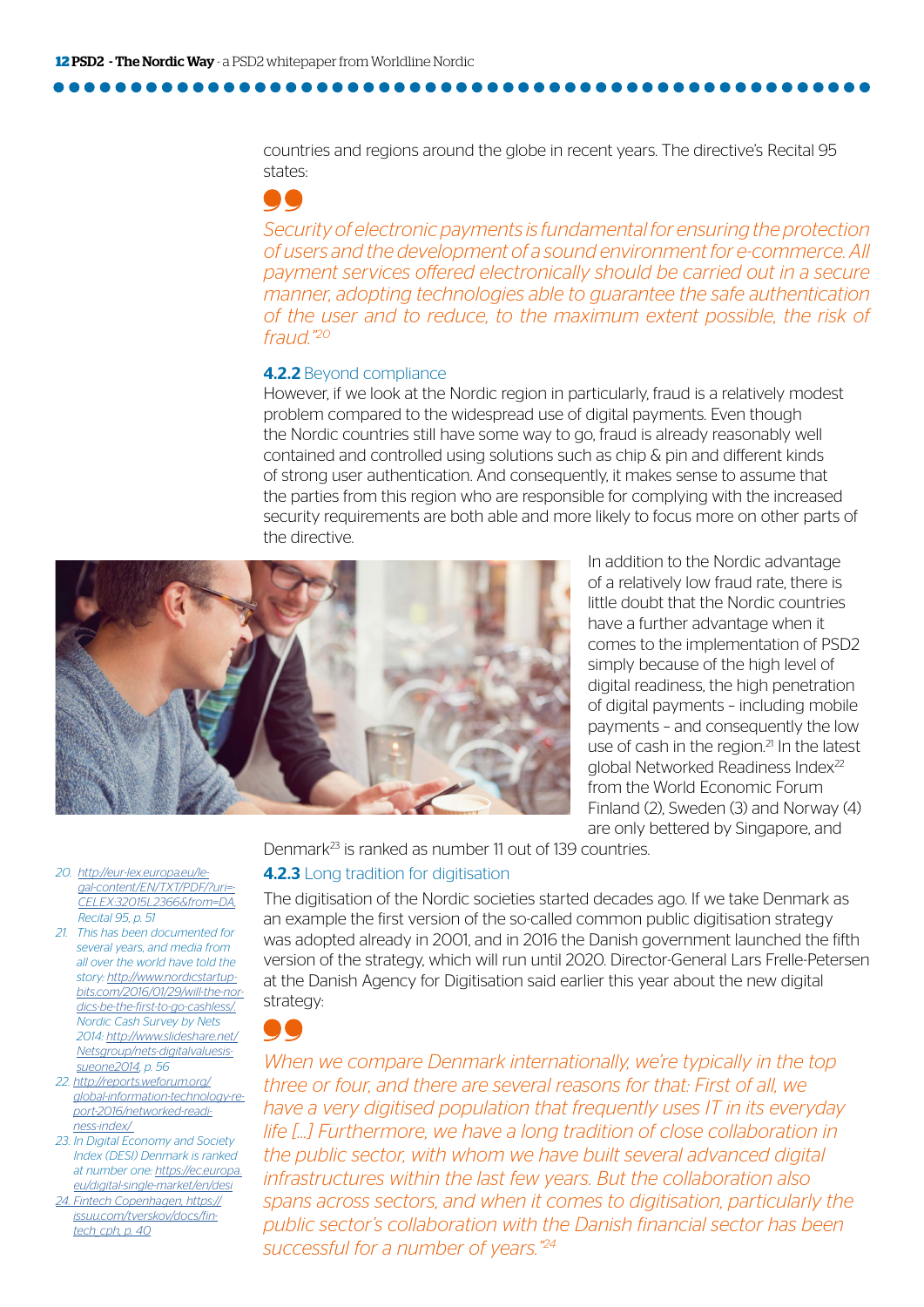A combination of digitisation and collaboration is a major driver of innovation in the Nordic countries, and the Nordic citizens are already used to do almost everything online. A good example of that is digital identification. Every Nordic country has its own and widely used digital identity system - NemID in Denmark, BankID in Norway, BankID in Sweden, and Tupas in Finland. This is not the case in the southern part of Europe, and even the Netherlands have only just begun working on a national bank-ID solution.

#### **4.2.4** Collaboration on financial services

The Nordic collaboration culture within financial services also stretches beyond the e-ID solutions. Within financial services collaboration has been key to sustain the

high number of banks services the relatively small populations of the different Nordic countries. This has led to many shared services and shared ownership of service providers. The most prominent example of an entity created to deliver shared infrastructure to the banks is the Nordic payments company Nets, which is the result of the merger



of the Norwegian BBS and the Danish PBS, both of which were owned by the banks they serviced. In terms of services, the Nordics have seen many financial services which were results of a collaborative effort. The successful direct debit solutions Betalingsservice from Denmark and AvtaleGiro from Norway as well as the two countries popular debit card schemes BankAxept and Dankort. A more recent example from Sweden is the mobile P2P payment solution Swish. In a PSD2 context, Swish is an interesting case as it in many ways shares the characteristics of a PISP as it operates as a TPP initiating payments directly on the banks account based payments infrastructure.

#### 4.2.5 A Nordic head start

This digital savviness both in society in general and in the financial sector gives the Nordic region a head start in terms of ability to handle the new compliance requirements as well as to implement new processes and services following the PSD2.

Due to these preconditions, it is very likely that many – and probably a majority – of the Nordic banks possess both the aptitude and the willingness to adapt faster and more smoothly to the new directive than their counterparties especially in the southern and eastern parts of Europe.

Undoubtedly, the single most important challenge for all European banks is, as described earlier in this whitepaper, how to turn the requirements of access to account - and everything that goes along with it in terms of liability and increased costs - into a business opportunity and a competitive advantage going forward?

The requirement to the banks to open access to the consumers' payment accounts for TPPs is by far the most significant news in PSD2, and the way the banks chose to attack and handle this might very well influence their future digital journey.

Instead of perceiving PSD2 primarily as a threat the Nordic banks can be expected to take a more progressive stand and use the requirement to open the account infrastructure as a springboard for a more profound digital transformation and a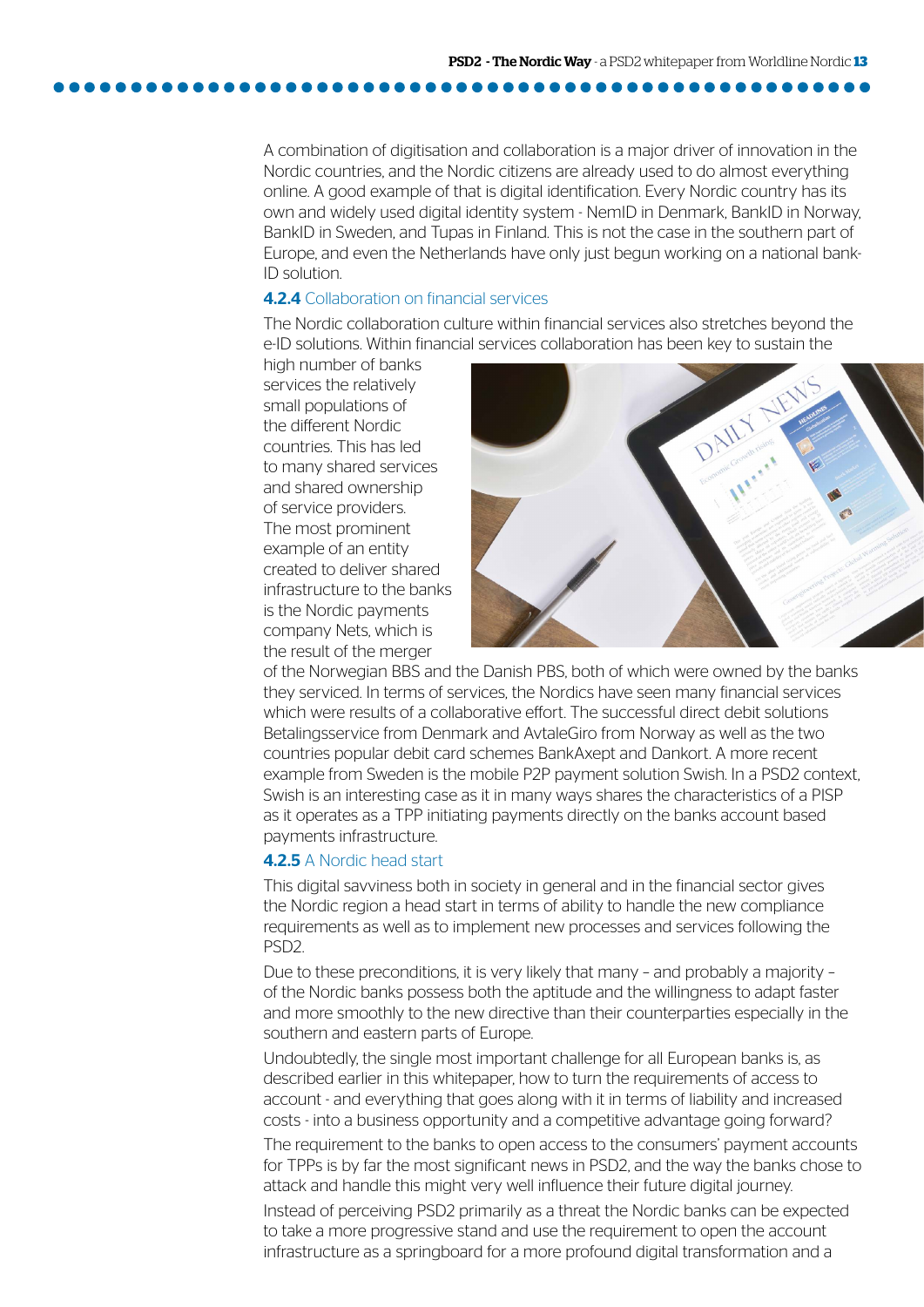leap into an open API economy and start experimenting with the concept of Open Banking.

Having common e-ID solutions across banks in the individual Nordic countries will allow for a simpler a faster implementation of XS2A services – at least in the individual markets – unlike markets that do not have shared e-ID services.

However, the use of the same e-ID credentials across both financial services and public authorities as seen in the Nordics could become at least a theoretical issue in case of any fraudulent activity by a TPP as this would also compromise government services. Mitigating this risk would require a separation of financial services e-ID and public e-ID – however this would be a major setback for the digital agenda of the Nordics.

#### 4.3 What are the main challenges for the Nordic banks?

Worldline's dialogue and collaboration with several Nordic banks over the recent years shows that the Nordic banks in general are eager to exploit the opportunities



of PSD2 and do more than just becoming compliant.

However, the Nordic banks face one major challenge that they need to address in order not to come up short and miss the opportunities of PSD2.

Because the Nordic societies have been digitally in front of most other regions in the world for a long time already, there is the risk of a growing degree of self-complacency that can hinder innovation.

This goes for the Nordic citizens as well as for the Nordic governments, and the Nordic businesses including the banks. This means when the

banks start believing that they are comfortably ahead, they are in danger of losing innovation power and drive. If they feel no burning platform, simply because they trust that they are born to stay in front they are almost already lagging behind.

Accenture underlines the same point in the whitepaper Digital disruption in Nordic retail banking:

*"The good news: Nordic banks are running very profitable businesses, especially compared to other European players. The bad news: This has*  led to a degree of complacency and a lower sense of urgency for Nordic *banks to transform in the digital space."25*

As PSD2 is bound to accelerate innovation, the banks must be up on their toes if they want to stay relevant and avoid losing out to the countless numbers of ambitious fintechs who are trying to steal their market share.

#### 4.4 How can Worldline help Nordic banks turn PSD2 into an opportunity?

The number one challenge for all banks caused by PSD2 is how to implement the requirement of providing access to accounts in a cost-efficient manner without jeopardizing the bank's security, losing customer relationships and basically without reducing themselves to the proverbial "dump pipes" (still with the potential cost of liability!), while the TPPs take over the end-consumer relationship.

Obviously, this overall challenge is comprised by many layers of underlying challenges that belongs on different levels, which all require different sets of tools and services, and Worldline can assist the banks with all of them. Worldline has developed

*25. [https://www.accenture.com/](https://www.accenture.com/t20150924T055551__w__/se-en/_acnmedia/Accenture/Conversion-Assets/DotCom/D) [t20150924T055551\\_\\_w\\_\\_/se-en/\\_](https://www.accenture.com/t20150924T055551__w__/se-en/_acnmedia/Accenture/Conversion-Assets/DotCom/D) [acnmedia/Accenture/Conversi](https://www.accenture.com/t20150924T055551__w__/se-en/_acnmedia/Accenture/Conversion-Assets/DotCom/D)[on-Assets/DotCom/Documents/](https://www.accenture.com/t20150924T055551__w__/se-en/_acnmedia/Accenture/Conversion-Assets/DotCom/D) [Global/PDF/Strategy\\_7/Accentu](https://www.accenture.com/t20150924T055551__w__/se-en/_acnmedia/Accenture/Conversion-Assets/DotCom/D)[re-Digital-Disruption-Nordic-Re](https://www.accenture.com/t20150924T055551__w__/se-en/_acnmedia/Accenture/Conversion-Assets/DotCom/D)[tail-Banking-Study.pdf](https://www.accenture.com/t20150924T055551__w__/se-en/_acnmedia/Accenture/Conversion-Assets/DotCom/D)*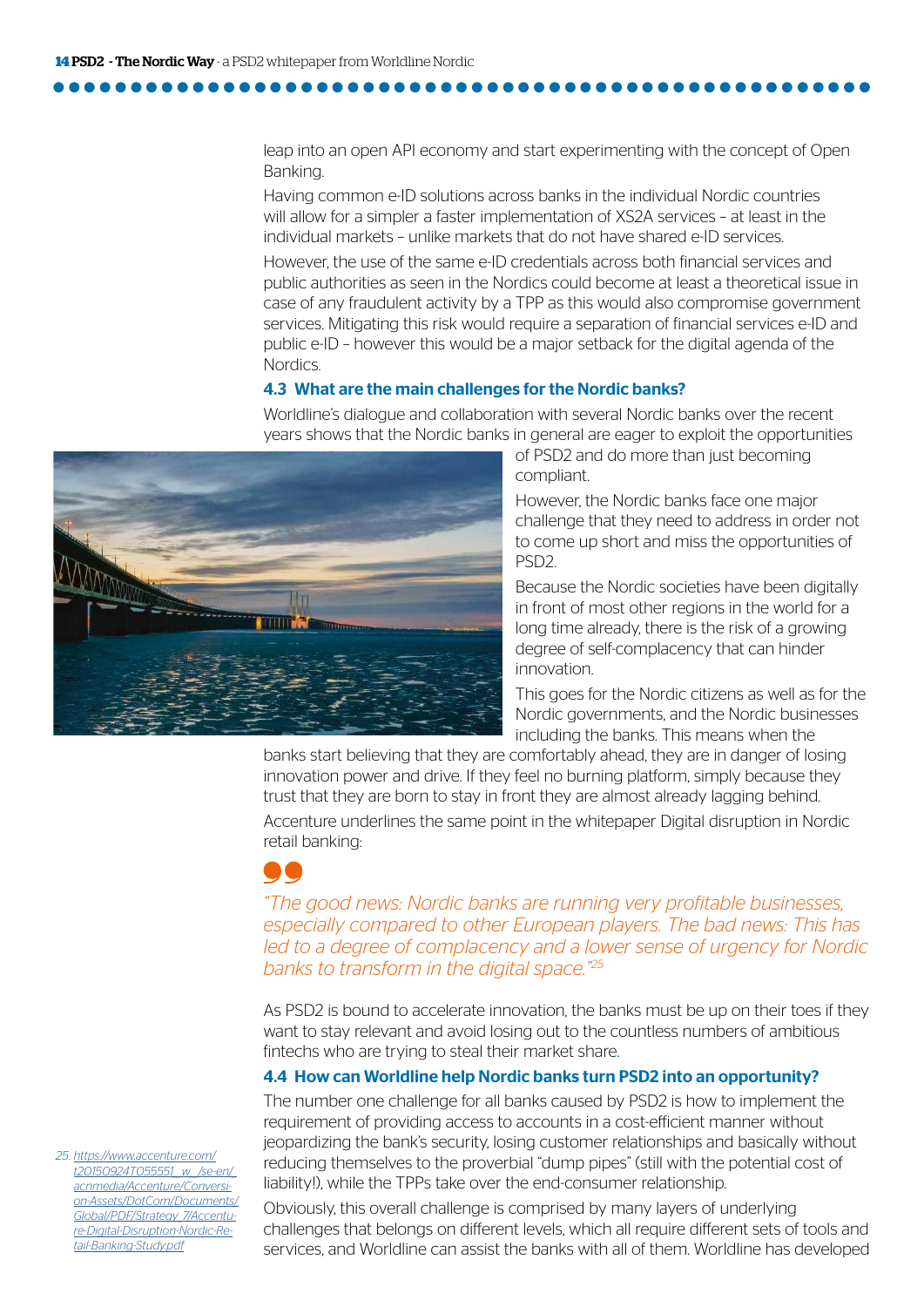for a group of European banks, fully functional proofs of concepts for the Payment Initiation Services (PIS) and the Account Information Services (AIS), build on APIs and fully integrated into existing routing applications. These demonstrate both how these services work in practice as well as how the user experience can be.

Being a European company with profound knowledge of the European and Nordic financial market with a comprehensive suite of services and solutions that are either created for or translates perfectly into the PSD2 ecosystem, Worldline is in at unique position to assist the banks in asking and answering the important strategic questions brought on by PSD2.

Worldline plays an active role in two of the central entities shaping the future of PSD2 implementations across Europe – The Berlin Group and CAPS.

The Berlin Group is (despite its name) an international group focused on developing interoperability standards for payments across Europe. The group has several Nordic members. Worldline has been part of the group since its start in 2004 and is a central participant in the group's PSD2 taskforce. The ambition is to help ensuring that PSD2 will also work in practise as a potential failure of PSD2 is only more likely to lead to more rigid legislation.

By participating actively in this work, Worldline contributes with its pan-European insights and experience in the standardisation work while at the same time ensuring that Worldline stays in the forefront information-wise. All to the benefit of Worldline's clients.

The same ambition underlines Worldline's involvement in CAPS (more details on CAPS later in this paper). One thing is the basic compliance, but in order for PSD2 to really work and get traction and scale, a number of other things needs to be put in place. This can be everything from directory services, dispute management services, development tools, authentication solutions, mobile integration to name but a few. By gaining insight and influence through its involvements, Worldline can ensure that its service offerings remain relevant to its clients.

Worldline can also provide the banks with secure, solid and compliant infrastructure components and help them prepare for open banking if they want to venture into this line of business. Worldline already has several PSD2 related services available in its portfolio such as routing services, secure customer authentication services, and risk management solutions services that are all elements in a typical PSD2 compliance package for banks.

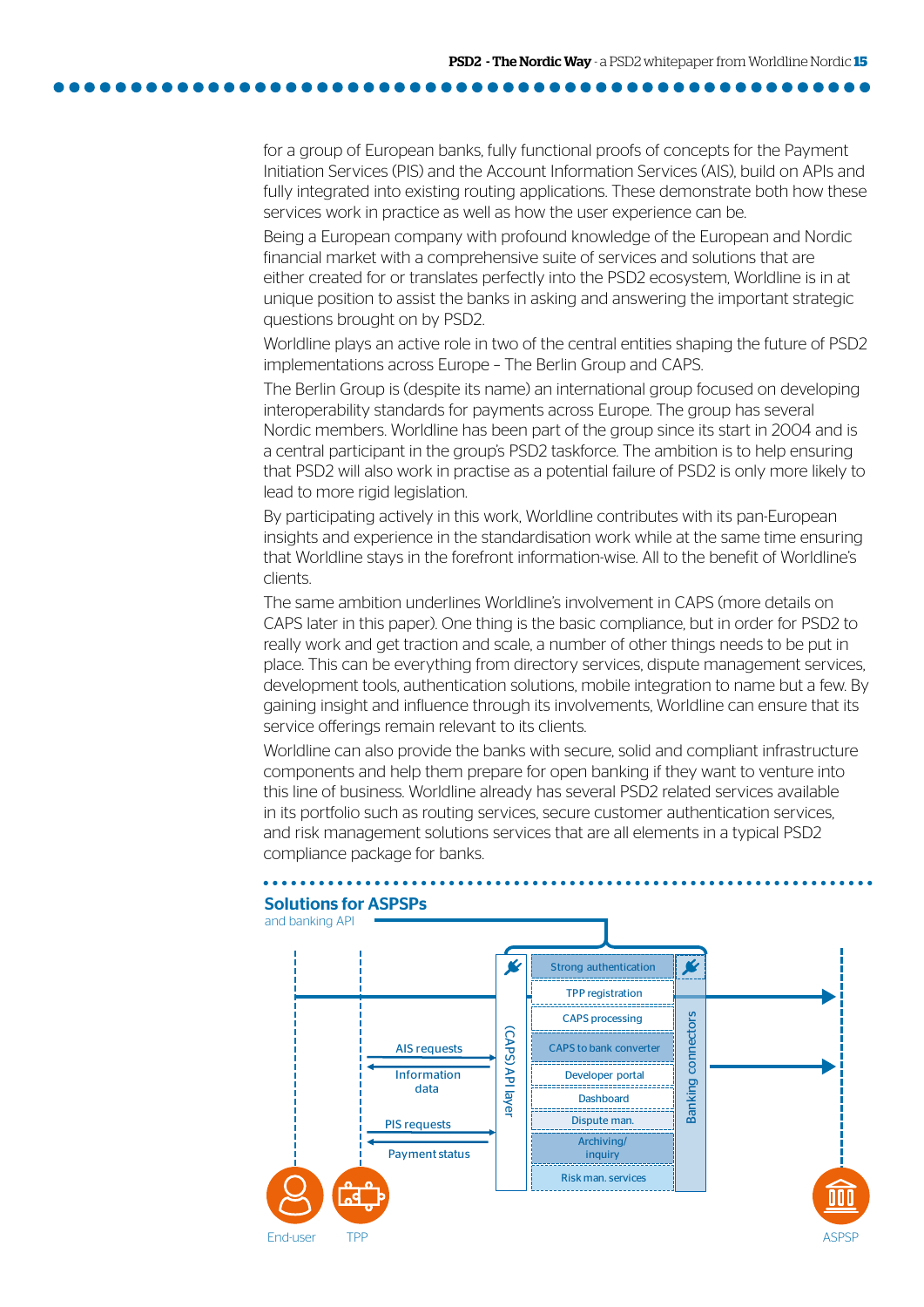

Some of the most progressive banks are already scanning the new area of Open Banking (more on that later), and others have set out to become a TPP themselves. Those aiming for the TPP role are mainly banks, who are very active in the acquiring business. But also, retail banks with a lot of accountholders might have strong interests in developing PISP and/or AISP services available to their end customers.

### Define the strategy for XS2A opportunities

#### Moving up the value chain will expand revenue pool



Regardless of whether a bank aims just for basic compliance or wants to go much further Worldline has the ability and the competences to act as trusted strategic advisor as well as technical service provider all the way. Worldline does not offer any of its services directly to the consumers which allows for a clear division of roles and responsibilities when servicing its bank clients.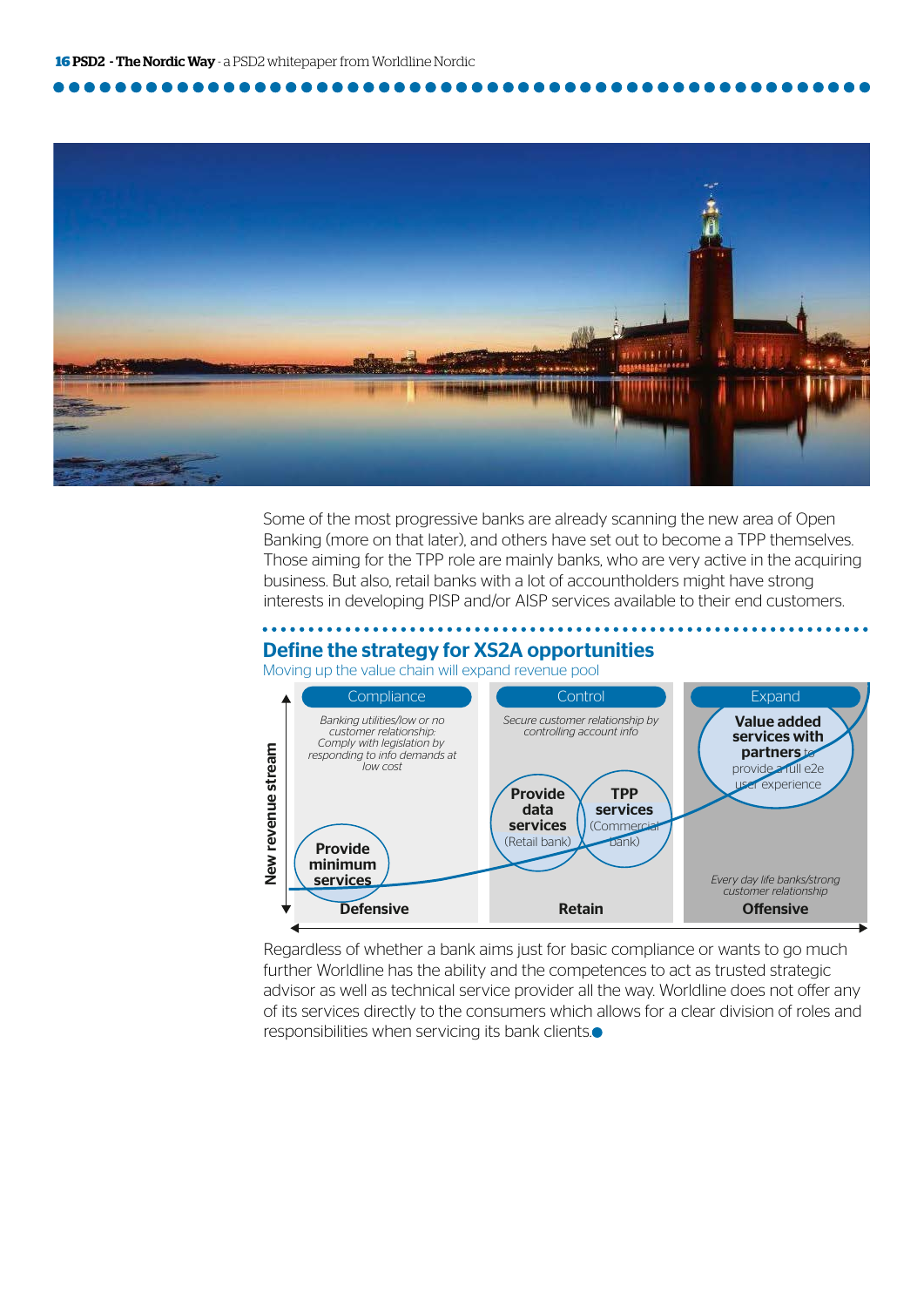**5**

### Convenient Access to PSD2 Services (CAPS)

As a point of reference for all PSD2 activities Worldline together with equensWorldline have co-developed an open framework concept called CAPS (Convenient Access to PSD2 Services) with the aim of defining joint pan-European PSD2 standards - both technical standards, standards of operation procedures, standards for dispute management, and a standard directory, which can be used like a search engine and for instance allow for the TPPs to easily reach in principle all of Europe's around 4,000 banks at once instead of having to reach out to them one at a time.26

The reason why CAPS is necessary is that neither the PSD2 itself nor the Regulatory Technical Standards (RTS) from European Banking Authority (EBA) will be sufficient to make PSD2 work in practice. The directive and the RTSs only offer broad guidelines that could potentially lead to a highly fragmented market. We saw that with SEPA, which unfortunately led to many different SEPA



implementations and even different standards.<sup>27</sup>

The CAPS concept was first developed by the payment processors Equens<sup>28</sup>, Nets and Vocalink in 2015. The three companies realised that for PSD2 to take off and follow the timeline and for the different stakeholders to overcome the obstacles and utilise the opportunities in the directive there was a need for a standardised and open framework that could act as a catalyst and secure a smooth and effective process especially between the TPPs and the ASPSPs (primarily the banks).

This common realisation led to Controlled Access to Payment Services (CAPS), which was later changed into Convenient Access to Payment Service (CAPS), and the concept was first described in the White Paper on CAPS for PSD2 published in August 201529.

The white paper outlines several challenges expected to be caused by PSD2 that CAPS intends to help to mitigate. This to the benefit of the TPPs and the ASPSPs - but also the merchants and even the consumers:

*28. Shortly before the announcement of the merger between equens and Worldline.*

*26. The TPP's main interest is to get easy access and if possible one single entrance to all the banks. 27. As the old joke goes: "Standards are wonderful because there are so many to choose from!"*

*29. [https://equensworldline.com/](  https://equensworldline.com/Images/CAPS%20%20PSD2%20White%20Paper%20-%20August%20201528-20333.pdf ) [Images/CAPS%20%20PSD2%20](  https://equensworldline.com/Images/CAPS%20%20PSD2%20White%20Paper%20-%20August%20201528-20333.pdf ) [White%20Paper%20-%20](  https://equensworldline.com/Images/CAPS%20%20PSD2%20White%20Paper%20-%20August%20201528-20333.pdf ) [August%20201528-20333.pdf](  https://equensworldline.com/Images/CAPS%20%20PSD2%20White%20Paper%20-%20August%20201528-20333.pdf )* 

*30. [https://equensworldline.com/](  https://equensworldline.com/Images/CAPS%20%20PSD2%20White%20Paper%20-%20August%20201528-20333.pdf) [Images/CAPS%20%20PSD2%20](  https://equensworldline.com/Images/CAPS%20%20PSD2%20White%20Paper%20-%20August%20201528-20333.pdf) [White%20Paper%20-%20](  https://equensworldline.com/Images/CAPS%20%20PSD2%20White%20Paper%20-%20August%20201528-20333.pdf) [August%20201528-20333.pdf,](  https://equensworldline.com/Images/CAPS%20%20PSD2%20White%20Paper%20-%20August%20201528-20333.pdf) p. 2.*

*For PSD2 to be a success it must be embraced and adopted by the market to foster and promote innovation and competition. In reality, this must be underpinned by simple, modern and flexible API infrastructure and authentication methods."30*

Furthermore, basic standards and common principles are needed across the thousands of European banks to avoid that the TPPs - whether AISPs or PISPs -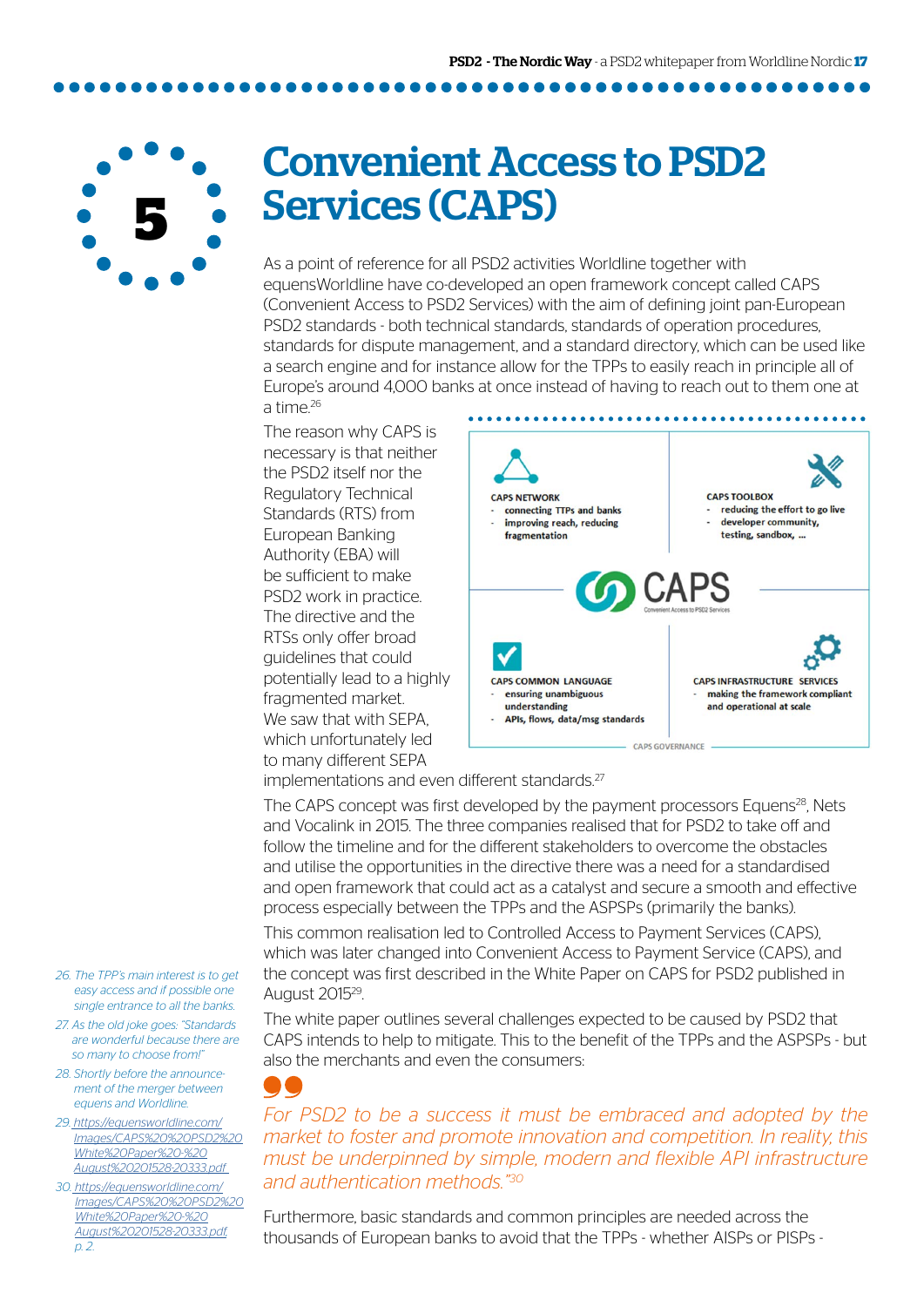must comply with new rules and demands for every new ASPSP they engage with. Instead, CAPS suggests that all Access to Account should be granted through a fully standardised API.

CAPS's intention is to avoid a rapidly increasing 'fragmentation effect' as a direct result of PSD2, which could lead to plain chaos in the market amongst the many TPPs across Europe and work against EU's intention of creating a level playing field and an open and competitive market.

Additionally, CAPS intend to develop a suite of tools for TPPs to ease their adaptation and utilization of PSD2 and to outline standardized processes for resolution of for example liability disputes between TPPs and ASPSPs caused by consumer chargebacks.

#### Payer **Payer** Payee **Imr** e de<br>Aa .<br>नि iPSP PISP/AISP Reach **Aggregate OOO** nnn Payee Bank/Acquirer ha PayerBank/Issuer bank Validation Service Routing Service

#### Benefitsof CAPS for Banks and ASPSP

#### For Banks

- Cost effective compliance to PSD2 and the regulatory technical standards (RTS)
- Put bank account at the centreof innovation
- Higher level of security at lower costs and increased responsiveness
- **Efficient and effective dispute handling process**
- Access to new functions and business opportunities

#### For TPPs

- Single standardized access to many banks
- Simple enrolment and integration process
- Access to development portal & standard and value adding APIs
- Standardised procedures such as dispute and fraud management

CAPS provides banks with an efficient and effective way to connect to a potentially large number of TPPs. This places the bank account at the centre of the payment experience.

Likewise, the TPPs gain access to numerous bank accounts simply by using CAPS through equensWorldline.

Additionally, the framework provides banks and TPPs with a way to work with standards for the on boarding procedures, secured service levels, harmonised operational procedures for areas such as dispute handling, standardised authentication for TPPs, support of different authentication models and, finally, extensive risk management services.

Since the beginning, the CAPS group has grown from three to a large cross-industry cross-country community and in September 2016 CAPS published a second, updated white paper31 describing how the CAPS concept and the CAPS principles are now developed as specific services by the growing number of CAPS Service **Providers** 

While agreeing on standards, these CAPS Service Providers – including equensWorldline and Worldline – compete directly to provide their services to banks, fintechs, and merchants  $32 \bullet$ 

*31. [https://www.caps-services.com/](https://www.caps-services.com/documents/CAPS_Open_Framework_White_Paper_2.pdf  ) [documents/CAPS\\_Open\\_Fra](https://www.caps-services.com/documents/CAPS_Open_Framework_White_Paper_2.pdf  )[mework\\_White\\_Paper\\_2.pdf](https://www.caps-services.com/documents/CAPS_Open_Framework_White_Paper_2.pdf  )* 

*32. " First pilot implementations with the first TPPs and AS-PSPs are expected to be available shortly after EBA publishes the Regulatory Technical Standards in the beginning of 2017 and several groups of ASPSPs are considering CAPS as their basis for implementation before PSD2 becomes law." [https://www.](https://www.caps-services.com/documents/CAPS_Open_Framework_White_Paper_2.pdf) [caps-services.com/documents/](https://www.caps-services.com/documents/CAPS_Open_Framework_White_Paper_2.pdf) [CAPS\\_Open\\_Framework\\_Whi](https://www.caps-services.com/documents/CAPS_Open_Framework_White_Paper_2.pdf)[te\\_Paper\\_2.pdf,](https://www.caps-services.com/documents/CAPS_Open_Framework_White_Paper_2.pdf) p. 10.*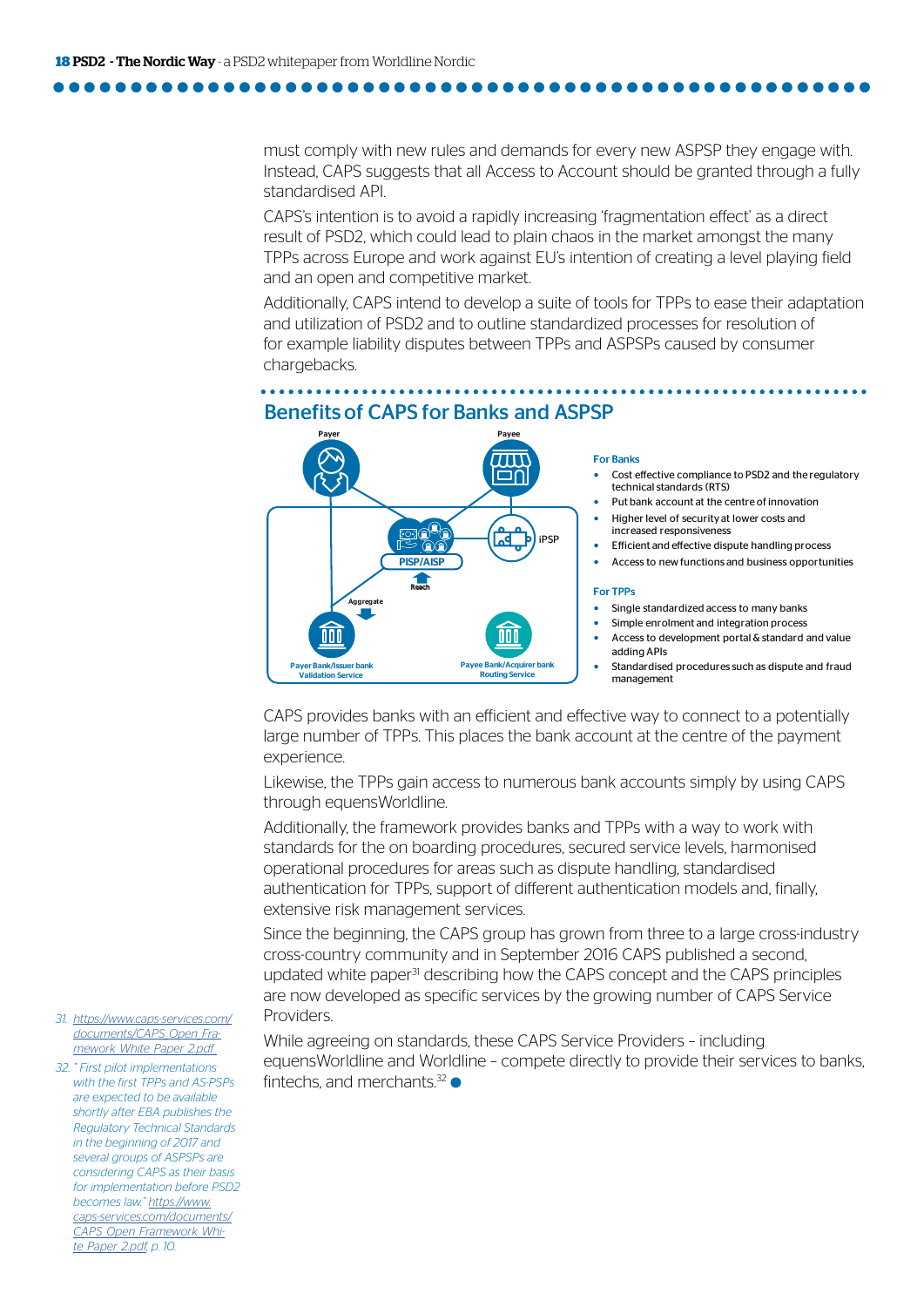**6**

*33. In the case of IBM developers outside IBM are invited to join Watson Developer Cloud and start exploiting the fascinating world of cognitive computing [https://www.ibm.com/watson/](https://www.ibm.com/watson/developercloud/   ) [developercloud/](https://www.ibm.com/watson/developercloud/   )* 

*34. EBA has put together some very informative lists in this whitepaper: [https://www.](https://www.abe-eba.eu/downloads/knowledge-and-research/EBA_May2016_eAPWG_Understanding_the_business) [abe-eba.eu/downloads/](https://www.abe-eba.eu/downloads/knowledge-and-research/EBA_May2016_eAPWG_Understanding_the_business) [knowledge-and-research/](https://www.abe-eba.eu/downloads/knowledge-and-research/EBA_May2016_eAPWG_Understanding_the_business) [EBA\\_May2016\\_eAPWG\\_Under](https://www.abe-eba.eu/downloads/knowledge-and-research/EBA_May2016_eAPWG_Understanding_the_business)[standing\\_the\\_business\\_relevan](https://www.abe-eba.eu/downloads/knowledge-and-research/EBA_May2016_eAPWG_Understanding_the_business)[ce\\_of\\_Open\\_APIs\\_and\\_Open\\_Ban](https://www.abe-eba.eu/downloads/knowledge-and-research/EBA_May2016_eAPWG_Understanding_the_business)[king\\_for\\_banks.pdf](https://www.abe-eba.eu/downloads/knowledge-and-research/EBA_May2016_eAPWG_Understanding_the_business)* 

*35. [https://bbvaopen4u.com/en/]( https://bbvaopen4u.com/en/actualidad/psd2-and-open-apis-banking-start-exponential-era-fintech-and-o) [actualidad/psd2-and-open-apis]( https://bbvaopen4u.com/en/actualidad/psd2-and-open-apis-banking-start-exponential-era-fintech-and-o)[banking-start-exponential-era-fin]( https://bbvaopen4u.com/en/actualidad/psd2-and-open-apis-banking-start-exponential-era-fintech-and-o)[tech-and-online-payments]( https://bbvaopen4u.com/en/actualidad/psd2-and-open-apis-banking-start-exponential-era-fintech-and-o)* 

*36. [https://www.home.saxo/]( https://www.home.saxo/campaigns/global-campaign/pr/2015-q3/saxo-opens-access-to-its-trading-infrast) [campaigns/global-campaign/]( https://www.home.saxo/campaigns/global-campaign/pr/2015-q3/saxo-opens-access-to-its-trading-infrast) [pr/2015-q3/saxo-opens-access-to]( https://www.home.saxo/campaigns/global-campaign/pr/2015-q3/saxo-opens-access-to-its-trading-infrast)[its-trading-infrastructure-with-the]( https://www.home.saxo/campaigns/global-campaign/pr/2015-q3/saxo-opens-access-to-its-trading-infrast)[launch-of-openapi]( https://www.home.saxo/campaigns/global-campaign/pr/2015-q3/saxo-opens-access-to-its-trading-infrast)* 

*36. Michael Salmony: [http://www.](http://www.europeanpaymentscouncil.eu/index.cfm/newsletter/article/?articles_uuid=42210000-5056-B741) [europeanpaymentscouncil.eu/](http://www.europeanpaymentscouncil.eu/index.cfm/newsletter/article/?articles_uuid=42210000-5056-B741) [index.cfm/newsletter/article/?ar](http://www.europeanpaymentscouncil.eu/index.cfm/newsletter/article/?articles_uuid=42210000-5056-B741)[ticles\\_uuid=42210000-5056-](http://www.europeanpaymentscouncil.eu/index.cfm/newsletter/article/?articles_uuid=42210000-5056-B741) [B741-DB0CD1AA4E9F34EA](http://www.europeanpaymentscouncil.eu/index.cfm/newsletter/article/?articles_uuid=42210000-5056-B741)*

## **Conclusion**

Long before any European bank started thinking about Open Banking companies like Amazon (2002), Twitter (2006), LinkedIn (2009), and IBM (2013)33 realized the value of opening (some of) their APIs to the outside world.<sup>34</sup>

Within the payments industry PayPal took the lead by introducing open APIs as early as 2004, when they first launch their developer portal and started inviting external developers to build new services to enrich the PayPal community. Since then both MasterCard (2010) and Visa (2016) have now opened their own developer portals.

Among the banks, the use of open APIs is still relatively new and only few banks would be able to claim to have an implemented Open Banking strategy. Some of the current frontrunners are BBVA35, Crédit Agricole, challenger bank Fidor (acquired in July 2016 by French Groupe BPCE), and Danish Saxo Bank. The latter has frequently highlighted the qualities of what they call a "collaborative economy"36 through the use of open APIs, as a prerequisite for innovation.

Worldline strongly believes that PSD2 has the potential of significantly boosting the use of open APIs in European banking and that CAPS is the perfect framework for progressive banks who wants to monetize on their PSD2 investments and use PSD2 as a springboard for a digital transformation into the Open Banking space.

60

*Open access to bank accounts has the potential to lead to an explosion of innovation, competition and new services. New revenue streams will evolve and the banks themselves could even be one of the main beneficiaries from this dynamic environment - if they position themselves in a timely and proactive manner."37*

Finally, Worldline believes that the Nordic banks are very well positioned to cope with the compliance part of PSD2, but certainly also to go beyond compliance with the right strategic partners and become European frontrunners within the Open Banking space - which Worldline strongly believes is the place to be if banks want to embrace innovation to stay relevant and grow their customer relationships and their businesses in the years to come.